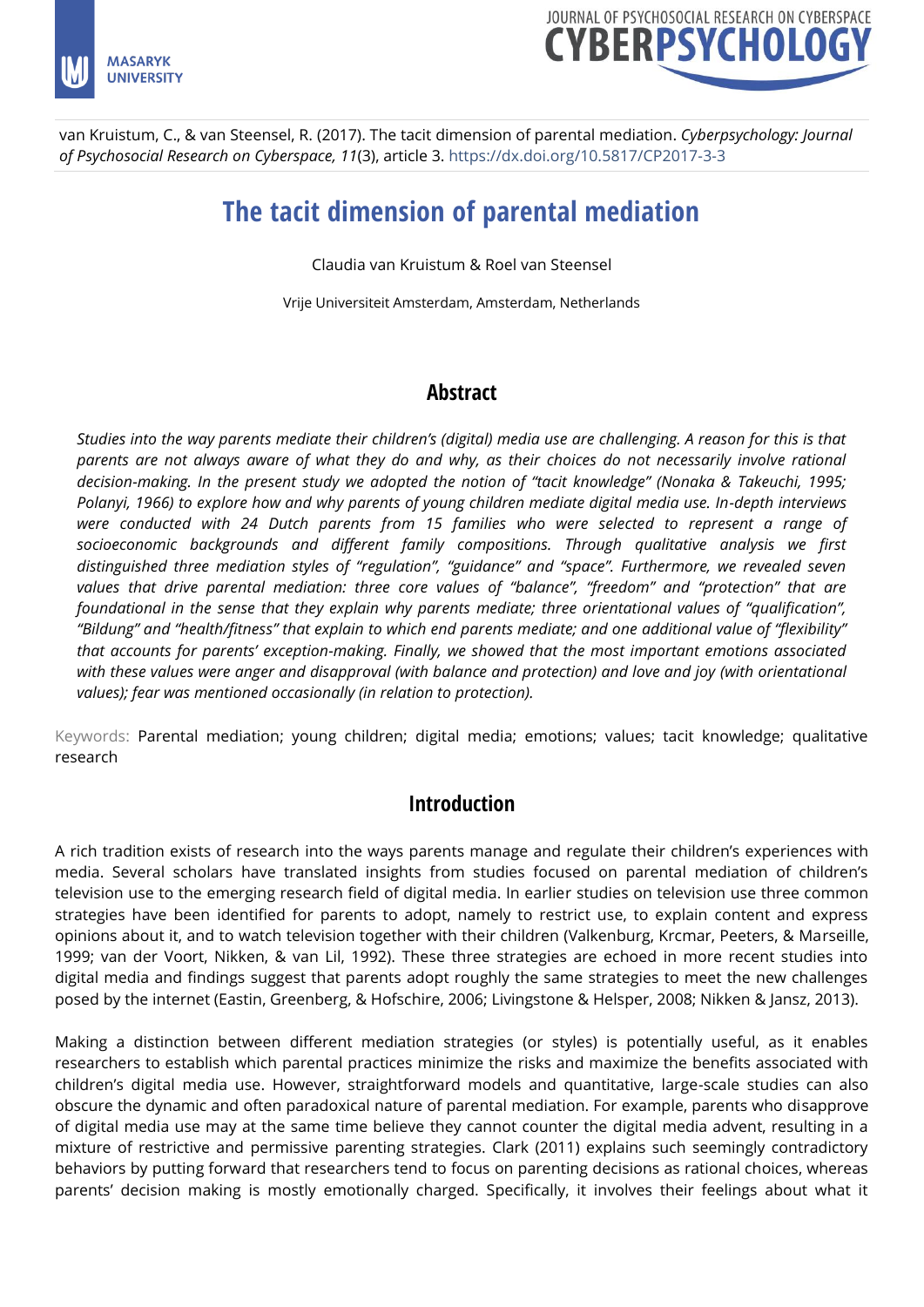means to be a "good parent". So if we want to understand how parents mediate their children's digital media use, we need to address the complexity involved in child-rearing.

The aim of the present article is to examine which ideas, feelings and intuitions explain if and how parents establish rules and guidelines for young children's use of digital media. None of these three terms in themselves – ideas, feelings or intuitions – captures the spirit of the emotionally laden perspectives Clark (2011) refers to, as it is neither pure feeling nor pure rational thought that determines parents' decision making. In order to explore both the thinking and the feeling aspect of parental mediation without assuming a sharp boundary between them, we draw upon the notion of "tacit knowledge" (Nonaka & Takeuchi, 1995; Polanyi, 1966) to refer to beliefs parents have that convey emotions and values, beliefs they are not always aware of but committed to nonetheless.

In the next sections we will discuss more thoroughly why we need to pay attention to emotions, understood as judgmements of value, and how the concept of tacit knowledge might provide a fruitful theoretical perspective. Then results will be presented of in-depth interviews that were conducted with 24 parents from 15 families to analyze their tacit knowledge of how and why they mediate the digital media use of their young children (aged six or seven). With the discussion of these findings we hope to enrich existing theories on mediation. Ultimately, our aim is to develop an elaborate understanding of what parents do that can be used in future qualitative studies, for instance in cross-cultural comparisons, to further unravel why parents mediate the way they do.

#### **Emotions as Judgements of Value**

In Western thinking a dichotomy prevails between thinking and feeling (as argued by Nonaka & Takeuchi, 1995; Nussbaum, 2004; Solomon, 2004). Emotions such as anger, fear and infatuation are typically assumed to be physiological responses that we do not choose to have; they are instantaneous and instinctual. Thoughts, on the contrary, are intelligent and enable reflection, distancing and, consequently, control over our behaviors. From such a perspective on thinking and feeling, a view often traced back to the psychologist James (1884), emotions are suspect. For instance, when parents are controlling out of fear of something happening to their child or lenient because of feelings of guilt after a divorce, society at large urges them to use their brains instead of going with their gut feeling.

Some scholars have challenged the sharp divide between emotion and rationality. Solomon (2004), for instance, has been arguing for several decades that there is an intelligent component to emotions, thus questioning the established notion that they render us passive. Enduring passions such as love and righteous indignation are not spontaneous and individual creations, he claims, but they develop within relations between people; in other words, they are shared and cultivated. Even the most primitive of emotions, fear, is more often learned than not. These considerations lead Solomon (2004) to conclude that emotions are a type of judgment that contains essential insights. Nussbaum (2004) similarly argues that emotions are "judgements about important things" (p. 184); they are concerned with value and often embody very complex beliefs.

It is precisely this dimension of emotions that has been neglected in research on parental mediation, Clark (2011) argues. She claims that the study of emotions in media research mostly draws upon the psychology rather than the sociology of emotions. From a psychological perspective, emotions are the type of physiological phenomena discussed previously: they are the province of individuals and concern supposedly instantaneous and instinctual responses such as fear and joy. From a sociological perspective, Clark (2011) explains on the basis of ideas developed by Hochschild (1979), emotions are deeply social. This implies that parents' emotions reflect (culturally) transmitted values regarding good parenting. Emotions parents might have when they deal with their children's media use are pride in children's ability to manage risks on their own or anxiety about the unknown in the digital realm. These emotions are related to valuing autonomy and protection respectively as parenting goals.

#### **Emotion and Parental Mediation**

We believe that a meaningful investigation of why parents adopt certain mediation strategies necessitates a view on emotions that counters the traditional Western dichotomy between thinking and feeling and takes emotions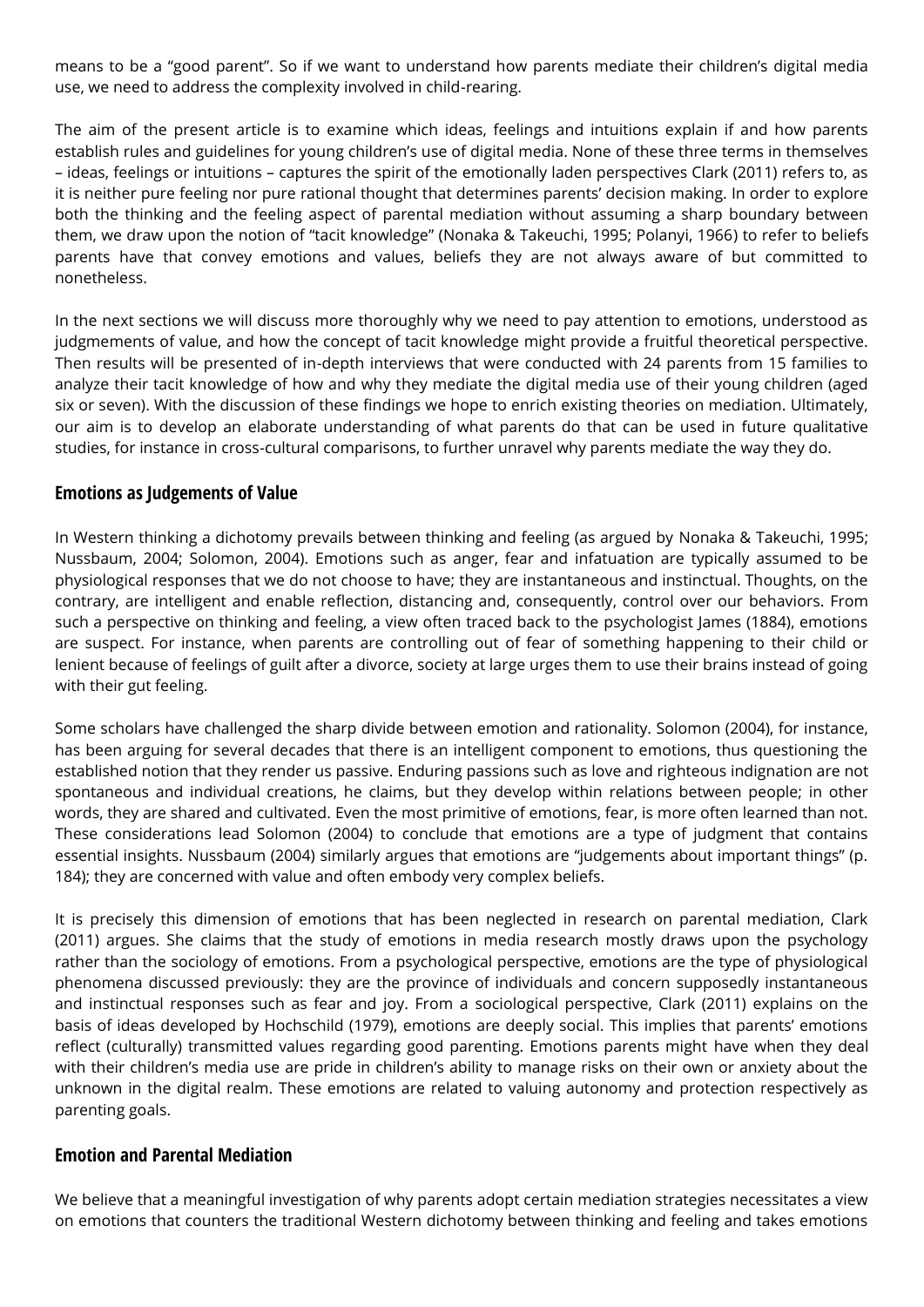as legitimate judgements of value. In some studies on parental mediation conducted from a sociocultural perspective such a view on emotions has been present implicitly.

Mascheroni (2014), for instance, explored how parents of children aged 10 to 13 legitimized the regulation of smartphone use, starting from the assumption that a new medium gives rise to controversy and thus occasions emotions of hope and fear. The study indeed shows that some parents, particularly mothers, were fearful of addiction and isolation, expressing concerns about children being exposed to inappropriate content and contact. Fathers, however, were more enthusiastic about new devices and considered keeping pace with technological change an ingredient of good parenting. Our understanding of these findings is that fathers and mothers embrace different emotions that reflect distinct values, causing mothers to be more inclined to restrict children's access to smartphones.

Zaman, Nouwen, Vanattenhoven, De Ferrerre, and Van Looy (2016) included parental attidues in their research on contextual factors that shape the digital media engagement of children aged 3 to 9. In the study three types of what the authors label attitudes (but we would call values) are distinguished, namely the desire to encourage balanced life, to protect against inappropriate content and to invest in skills (social skills, digital media literacy and cognitive development). For instance, when parents used technical safety measures or discussed media use with their child, a reason could be that they were concerned about exposure to inappropriate content (which we, again, understand as an emotion that reflects a value).

In both of these studies parents seemed to rely on emotions as judgements of value to legitimize their mediation strategies. We argue that this dimension has been neglected or, at the least, underemphasized by empirical researchers and that it might be fruitful to explore emotions parents have more directly. A study of emotions can account for parental mediation as a decision-making process that does not involve conscious and rational choice. Thus, it leaves room for ambivalence among parents towards digital media (Mascheroni, 2014), resulting in what otherwise seems to be inconsistency in mediation practices (Zaman et al., 2016). In the next section we introduce a theoretical framework that allows us to study parents' emotions regarding mediation as a form of "tacit knowledge" that can be externalized.

#### **Tacit Knowledge**

In 1966 Polanyi's philosophical work *The Tacit Dimensio*n was published, which revolves around the basic insight that "we can know more than we can tell" (p. 4). He calls this "tacit knowledge" and proposes that it is a central feature of our knowledge of the world, even though it is hard to formalize and put into exact words. Polanyi's book has inspired others to build upon and expand his work, particularly in the field of organization studies. Most notably, Nonaka and Takeuchi (1995) developed a model to study how knowledge-creation takes place in Japanese companies. They explain that fundamental differences exist between Japanese and Western views on what "knowledge" is and how it comes about. According to the Western view knowledge is explicit, formal, and systematic; it is considered objective and often loosely referred to as "data" and "information"; and, consequently, it can be easily communicated and shared. Nonaka and Takeuchi (1995) describe a different view that encapsulates the more hybrid approach to emotion and cognition discussed in the previous sections: tacit knowledge is essential yet highly personal, hard to formalize, and deeply rooted in the emotions and values an individual embraces.

While Polanyi (1966) emphasizes that formalization seeks "the kind of lucidity which destroys its subject matter" (p. 25), Nonaka and Takeuchi (1995) uphold that it is possible to make tacit knowledge explicit, namely through a process they call "externalization". To achieve this a person's individual knowledge has to be shared with others, for instance through a group discussion or brainstorm session. Tacit knowledge cannot be transferred in a straightforward fashion though: when people attempt to externalize their tacit knowledge ambiguities, redundancies and inconsistencies may arise. However, these are not seen as hindrances but as opportunities, as they encourage further dialogue and may open up new avenues. Specifically, figurative language (e.g., metaphor and analogy) can prove useful to express what is intuitively understood but hard to articulate, as it relies on imagery and symbolism.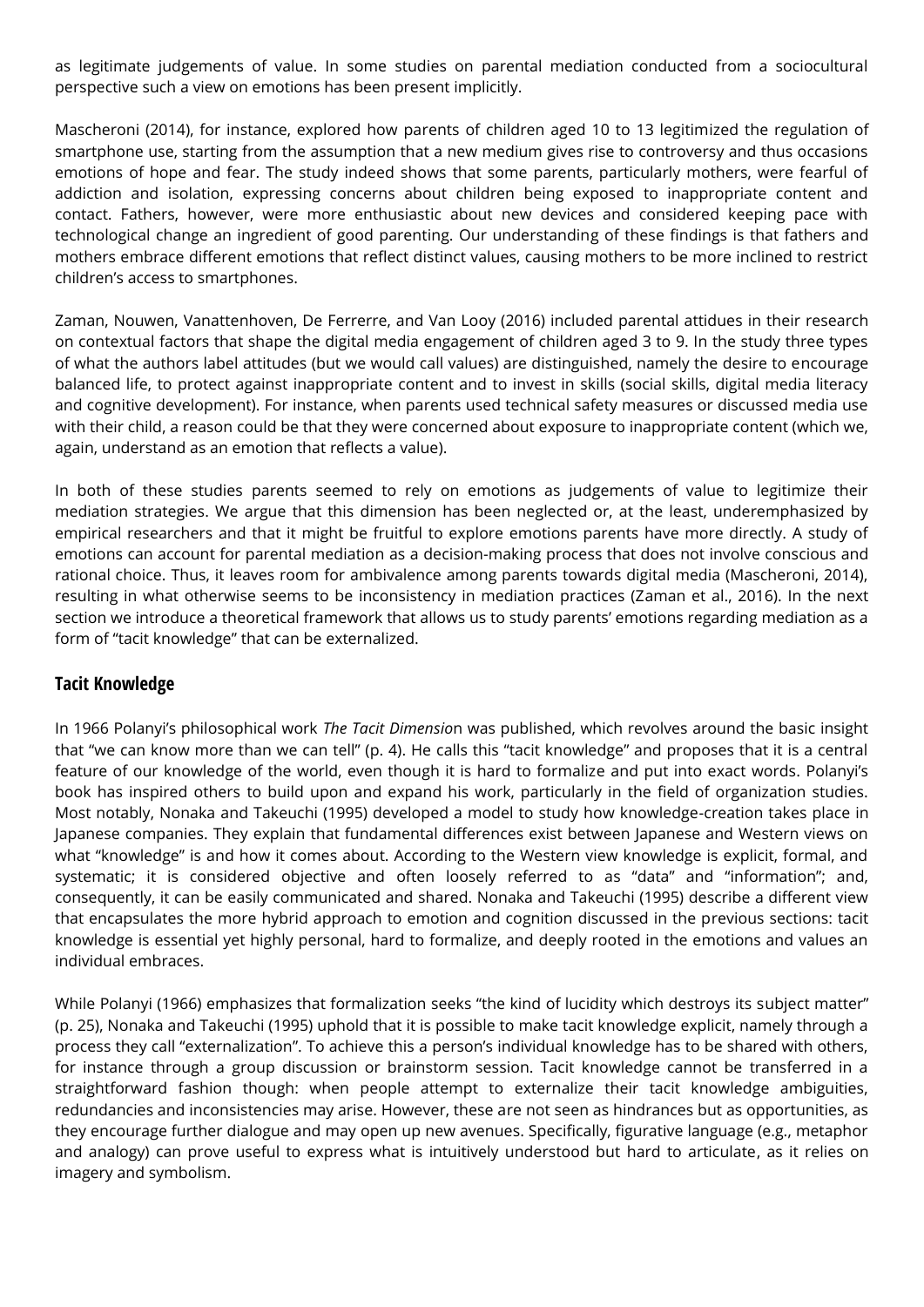Nonaka and Takeuchi's (1995) model of knowledge-creation has (to our knowledge) not been used in relation to parental mediation before, but commonalities exist with situated learning theory. Situated learning theory criticizes the view that human cognition relies on explicit propositional knowledge and instead upholds that learning occurs through a process of participating in the sociocultural practices of a community (Lave & Wenger, 1991). Clark (2011) argues that this perspective can be used to study the situatedness of parental mediation, such as how media might be experienced differently in diffent families and how families negotiate the changing needs of children. In situated learning theory tacit knowledge is an important concept, especially the notion of know-how (Paavola, Lipponen, & Hakkarainen, 2004). Differences with the knowledge-creation model consist in the emphasis Nonaka and Takeuchi (1995) place on (1) tacit knowledge as a form of knowing that relies on subjective insights such as emotions and values, and (2) modes of conversion beween tacit and explicit knowledge.

We believe the latter two components make the model by Nonaka and Takeuchi (1995) suitable for studying parental knowledge. Entering with parents into a dialogue requires them to articulate, attend to and deliberate regarding their reasons. This may be difficult for them, as a family is like an organization in the sense that a shared understanding might arise from spending time together. Because of this, parents might not always be aware of what they do or why. The dialogue can therefore involve ambiguities, redundancies, metaphors, analogies and even contradictions, which can be used by the interviewer to encourage further reflection. When parents are interviewed together and can respond to each other, more conflict may arise. All of this is assumed to facilitate the transformation of tacit knowledge – what parents feel and value – to explicit knowledge.

#### **The Present Study**

In the next sections we will describe an in-depth, qualitative study we conducted to explore the following questions: (1) how do parents of young children (aged six or seven) mediate their children's digital media use, and (2) which reasons do they have for engaging in certain types of mediation practices? Posing the first question was necessary for answering the second, which is our prime focus. We conceived of parents' reasons for adopting a mediation practice as "tacit knowledge"; the method section describes our procedure for eliciting parents' tacit knowledge.

We chose to incorporate parents of young children in our study because children use digital media at an increasingly younger age due to new technologies such as tablets and smart toys. At the same time, when children are at the age of six or seven they receive formal education and start to read and write, which provides them with more independence and allows them to enter into activities such as searching online. We were particularly interested in the extent to which parents were aware of risks and opportunities during this phase of children's development and whether the mediation practices they adopted were guided by hope, fear or other emotions.

Several studies have been conducted already into the first research question (e.g., Eastin et al., 2006; Livingstone & Helsper, 2008; Nikken & Jansz, 2013). From these large-scale, survey-based studies we know that parents adopt the following strategies: they enforce rules and limit or control children's media usage (restrictive mediation); they explain media content in order to provide instructional guidance or share their opinions in order to express (dis)approval (active mediation); they watch or use media together with their children, often driven by a common interest, which may lead to discussions (co-use); they supervise their children's media use and do not intervene as long as this is not deemed necessary (monitoring). These mediation practices correspond to three general strategies distinguished in the wider parenting literature: avoiding exposure to negative content (cocooning); engaging in discussions and offering strategies to deal with or avoid questionable content (prearming); and actively choosing to do nothing as long as the child is not negatively impacted (deference) (Padilla-Walker, Coyne, Fraser, Dyer, & Yorgason, 2012). A relatively new mediation method due to opportunities created by new technologies is to employ technical measures (Nikken & Jansz, 2013), which may fit within different strategies such as monitoring or restriction through filtering . We expected to find in our sample a relatively high reliance on restrictive mediation and monitoring, considering that parents tend to implement more rules and supervision for younger children (Livingstone & Helsper, 2008).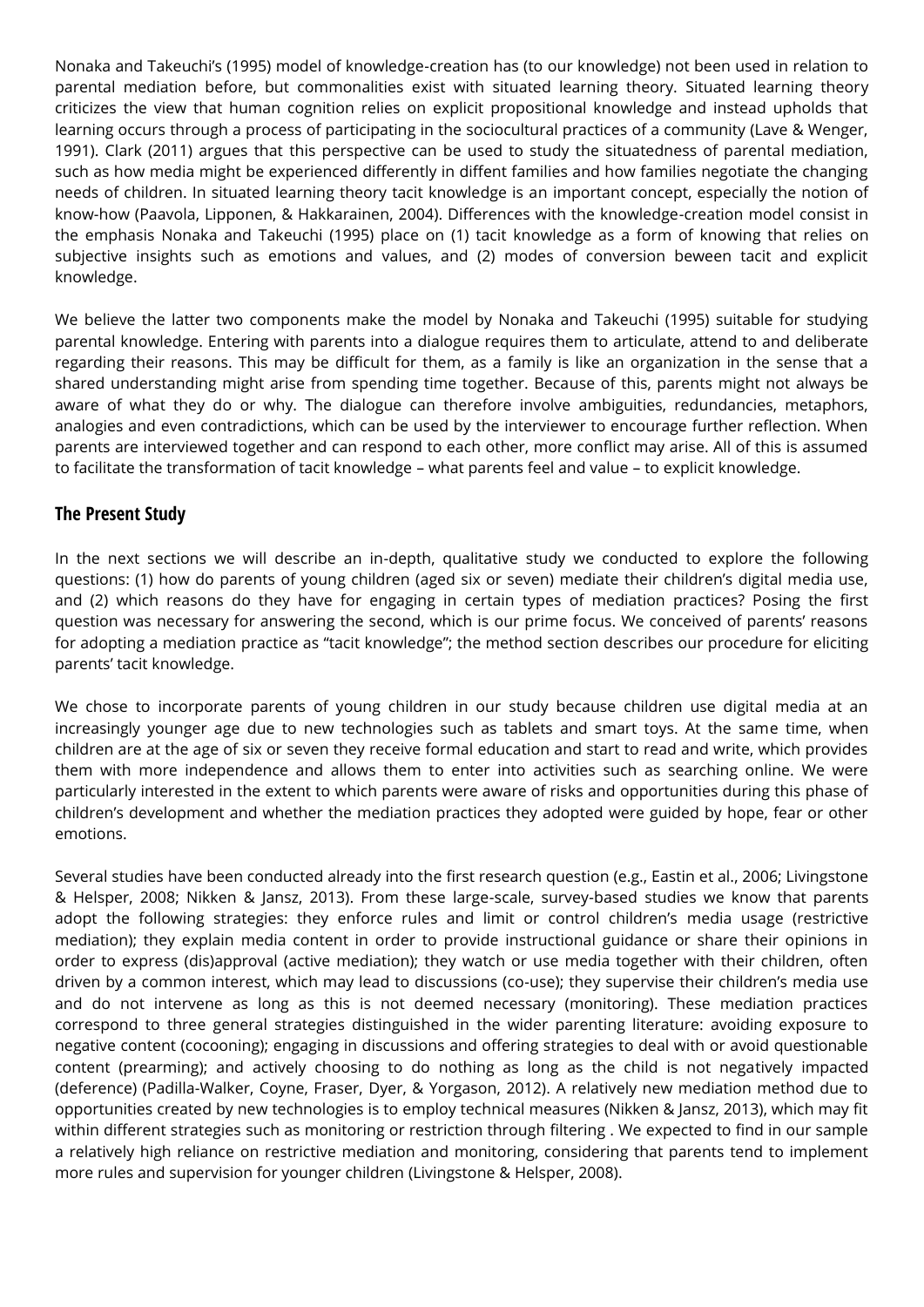# **Method**

### **Research Context**

The data for the present study were collected between September–December 2015 as part of the second round of data gathering for the Young Children (0-8) and Digital Technology project coordinated by the European Union's Joint Research Centre (JRC) (Chaudron, 2015). The research was conducted in and around the two largest cities in The Netherlands in urban as well as rural regions.

Ethical approval was obtained from the Scientific and Ethical Review Board (VCWE) of the Vrije Universiteit Amsterdam. Prior to the visit to their homes, parents who had agreed to participate were informed about the purpose and the procedures of the research by telephone. After this phone call a consent form with further information was sent to them, provided by the JRC and translated in Dutch. At the start of the visit, the researchers discussed the main points in the consent form with the parents, answered questions and asked parents to sign the form. The researchers emphasized that participation was voluntary and that, at any given time, the visit could be terminated. None of the family members objected to the procedures, with the exception of one parent who requested only audio and no video recordings be made. All data obtained during the study were carefully and anonymously processed and saved. The names used in the present article are pseudonyms.

#### **Participants**

The main goal of the sampling procedure was, in accordance with guidelines from the larger research project, to select a small and maximally diverse sample of families with at least one child aged six or seven (typically in grade 2) who used digital media. We chose for maximal diversity in terms of SES and family composition as a sampling criterion in order to document a variety of mediation practices within different conditions and to identify common patterns that cut across these variations.

Ten schools with children with a variety of socioeconomic backgrounds were asked to distribute a (paper and/or online) questionnaire about children's out-of-school media environments. As one aim of the questionnaire was to select participants for the present study, parents were asked to provide information regarding SES and family composition and to indicate whether they would be willing to participate in a follow-up interview.

Twenty-four parents (nine fathers, 15 mothers) from 15 families participated in the study (see Appendix A for a full overview). They represented a range of socioeconomic backgrounds, defined in terms of educational level obtained: 11 parents (four fathers, seven mothers) had received higher professional or university education and 13 parents (five fathers, eight mothers) had received secondary education at the most. Four single parents (all mothers) participated in the study and two parents (in both cases fathers) were not present during the visit for unspecified reasons. The mean age of the parents was 41 years (fathers 46 years, mothers 38 years). In most families two children were present: in seven of these families the six/seven-year-old had one younger sibling and in three families one older sibling. In three families the child had no siblings, in one family two siblings, and in one family three siblings.

#### **Interview Procedure**

In-depth interviews were conducted at the families' homes by the first author. Visits generally lasted one-and-ahalf hour and in no case exceeded two hours. After an introduction and briefing, both parents were interviewed simultaneously (naturally with the exception of the single parents). We wanted to obtain the perspective of both caretakers and also believed on the basis of the methods employed by Nonaka and Takeuchi (1995) that this dynamic would aid the process of externalization. The interview with both parents was structured around the following activities (see Appendix B for the materials used):

1. sorting 30 cards depicting a variety of activities, toys and devices into three piles of very fun, fun and not so fun for the six/seven-year-old child;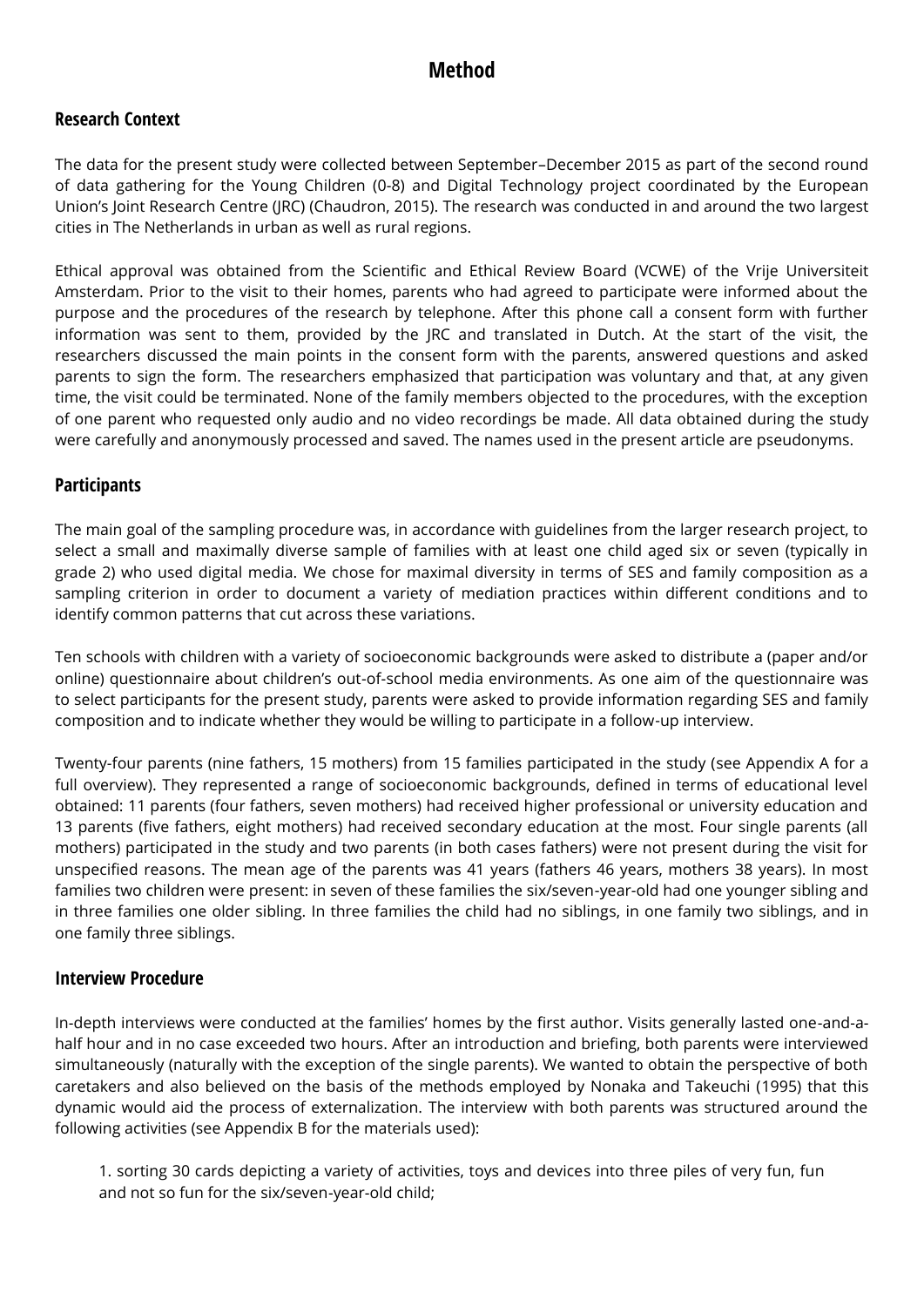2. selecting from a set of 30 word cards those words parents associated with the child's digital media use;

3. writing down on a blanc page tips parents might have for other parents concerning their children's digital media use.

The first activity was a prompt for discussing how parents mediated their children's media use (Research Question 1): after establishing which were the children's favorite media activities, the interviewer was required to ask parents which mediation practices they adopted (although this question appeared to be mostly unnecessary, as parents generally discussed their mediation practices automatically during the sorting task). The second and third activity prompted parents to discuss why they adopted a mediation practice, which emotions were involved and what parents found most important (Research Question 2).

These activities were designed with the aim of encouraging parents to reflect on reasons without steering them in a particular direction. For instance, during the second activity parents were presented cards with words such as "educational" and "addictive". Then the interviewer asked as much as possible open-ended questions such as "Could you tell me more about that?" and "How so?" to stimulate parents to associate freely, thus revealing their tacit knowledge.

### **Analysis**

**Procedure.** The interviews were transcribed by research assistants and then coded by the first author according to the principles of Grounded Theory, a qualitative method through which theory is developed inductively from a corpus of data (Boeije, 2010; Glaser & Strauss, 1967). This method requires the researcher to first read through the data and create tentative labels (open coding); to then organize the open codes into central categories and to describe the relationships between these categories (axial coding); and finally to identify a core category, to relate it systematically to other categories, and to further theory development by exploring how it contributes to existing insights (selective coding). Existing theoretical concepts function as "sensitizing concepts" with broad and general descriptions that inform the analysis and are gradually clarified.

As the primary aim of the present study was to explore the reasons parents have for the way they mediate their children's digital media use, the first author first highlighted fragments in the transcripts pertaining to mediation, distinguishing *what* parents do from *why* they do it. In this process tentative codes were developed for five transcripts and a so-called audit trail (Akkerman, Admiraal, Brekelmans, & Oost, 2006) was prepared in order to document the analysis procedure for the second author. The first and second author discussed the codes and some adjustments were made. Next, both authors coded three additional transcripts (20%) independently and inter-rater reliability was calculated (κ=.80). As agreement was strong, the authors resolved disagreements and the first author coded the remaining seven transcripts. Saturation was reached after coding 13 interviews, meaning that from that point onward no new codes were introduced.

**Coding scheme.** During the process of coding three main categories of parental mediation were identified: mediation practices (related to how parents mediated), and values and emotions (related to why parents mediated). With regard to these three categories parents regularly relied on figurative language, as we expected on the basis of the model by Nonaka and Takeuchi (1995). For instance, they used analogies but also colorful anecdotes that allowed them to illustrate what they did and why. We see this as an indication that parents were tapping into their tacit knowledge and were going through a process of externalization.

The final coding scheme is presented in Figure 1. For the categorization into three types of mediation practices the studies by Padilla-Walker et al. (2012) and Zaman et al. (2016) provided sensitizing concepts and the categories "pedagogical action", "enabler" and "teacher" were added. "Balance", "protection" and several "orientational values" have also been distinguished in the study by Zaman et al. (2016) (although they are called "internal contextual factors" and "attitudes" there). Emotions of parents were classified with the help of the six basic emotions distinguished by Shaver, Schwartz, Kirson, and O'Connor (2011): love/affinity, joy/contentment/exhilaration, surprise/distraction, anger/disgust/disapproval, sadness/sorrow and fear/fright. We departed from the words used by parents literally. Sometimes the emotion was clear, as when Annemarie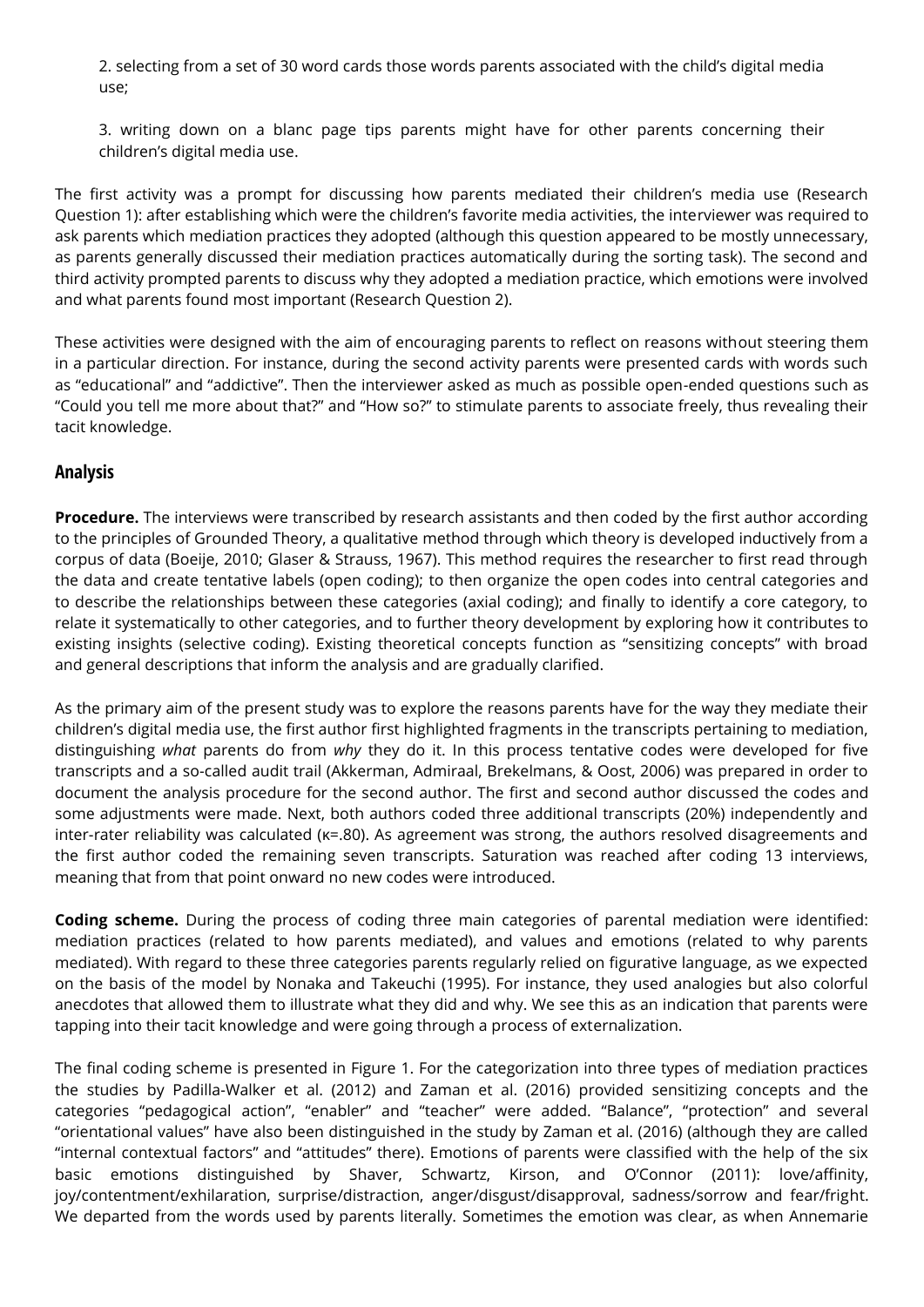(Family 2) spoke of anger explicitly: "At the library I became so angry that I launched a complaint". Otherwise, we relied on the three-component structure by Shaver et al. (2011) depicting tertiary, secondary and primary emotions. For instance, when Jan (Family 11) said "I always become a bit grumpy because of it myself, the lounging about" the emotion was initially classified as grumpiness and subsequently as irritation and anger/disgust/disapproval.

| <b>Mediation practice</b>    | <b>Value</b>              | <b>Emotion</b> |
|------------------------------|---------------------------|----------------|
|                              |                           |                |
| <b>Regulation</b>            | <b>Balance</b>            | Love           |
| Rule-making                  | Parent's needs            | Joy            |
| Pedagogical action           | Child's needs             | Surprise       |
| <b>Technical restriction</b> | Family needs              | Anger          |
|                              | Leisure activities        | <b>Sadness</b> |
| <b>Guidance</b>              |                           | Fear           |
| Enabler                      | <b>Protection</b>         |                |
| <b>Buddy</b>                 |                           |                |
| Helper                       | Freedom                   |                |
| Teacher                      |                           |                |
|                              | <b>Orientation</b>        |                |
| <b>Space</b>                 | Qualification             |                |
| Monitoring                   | <b>Bildung</b>            |                |
| No regulation                | <b>Health and fitness</b> |                |
| No guidance                  |                           |                |
|                              | <b>Flexibility</b>        |                |
|                              | Child                     |                |
|                              | Context                   |                |
|                              |                           |                |

*Figure 1*. Coding scheme.

#### **Results**

#### **A Model of Parental Mediation**

Starting from the coding scheme presented in the method section, we construed a model that explains why, how and to which end parents mediated their child's media behavior. The model (depicted in Figure 2) first distinguishes practices from the values that drive these practices. Second, it distinguishes three broad categories of values. The first is labelled "foundation values": these values represent basic stances towards children's media use. The second is labelled "orientational values": these reflect to which end parents mediate their children's media use, that is, what the desired outcomes for children are. The third category of "flexibility" was added to reflect the weight parents attach to adapting their mediation practices to individual children and circumstances.

**Mediation practices.** In the model three mediation practices are distinguished that more or less correspond to the three parenting styles discussed in the introduction: "regulation" (cocooning), "guidance" (prearming) and "space" (deference). We chose for the term "regulation" rather than the commonly used label "restriction" because the practices parents reported were not always aimed at restricting media use. For instance, Josephita (Family 4) obliged her daughter Lilou to take her phone with her when she went outdoors, "so she knows when she has to come home." The most commonly adopted rules pertained to when and how long a child was permitted to use a device, although such rules were regularly implicit or vague: some parents clocked the time whereas others relied on gut feeling. Besides rule-making, technical restrictions were also subsumed under the category of regulatory practices, but the parents in our sample scarcely made use of them. For other parental practices aimed at regulation we distinguished a third category of "pedagogical actions". In most of these cases parents made an on-the-spot decision to restrict media use by telling a child to stop using a digital medium,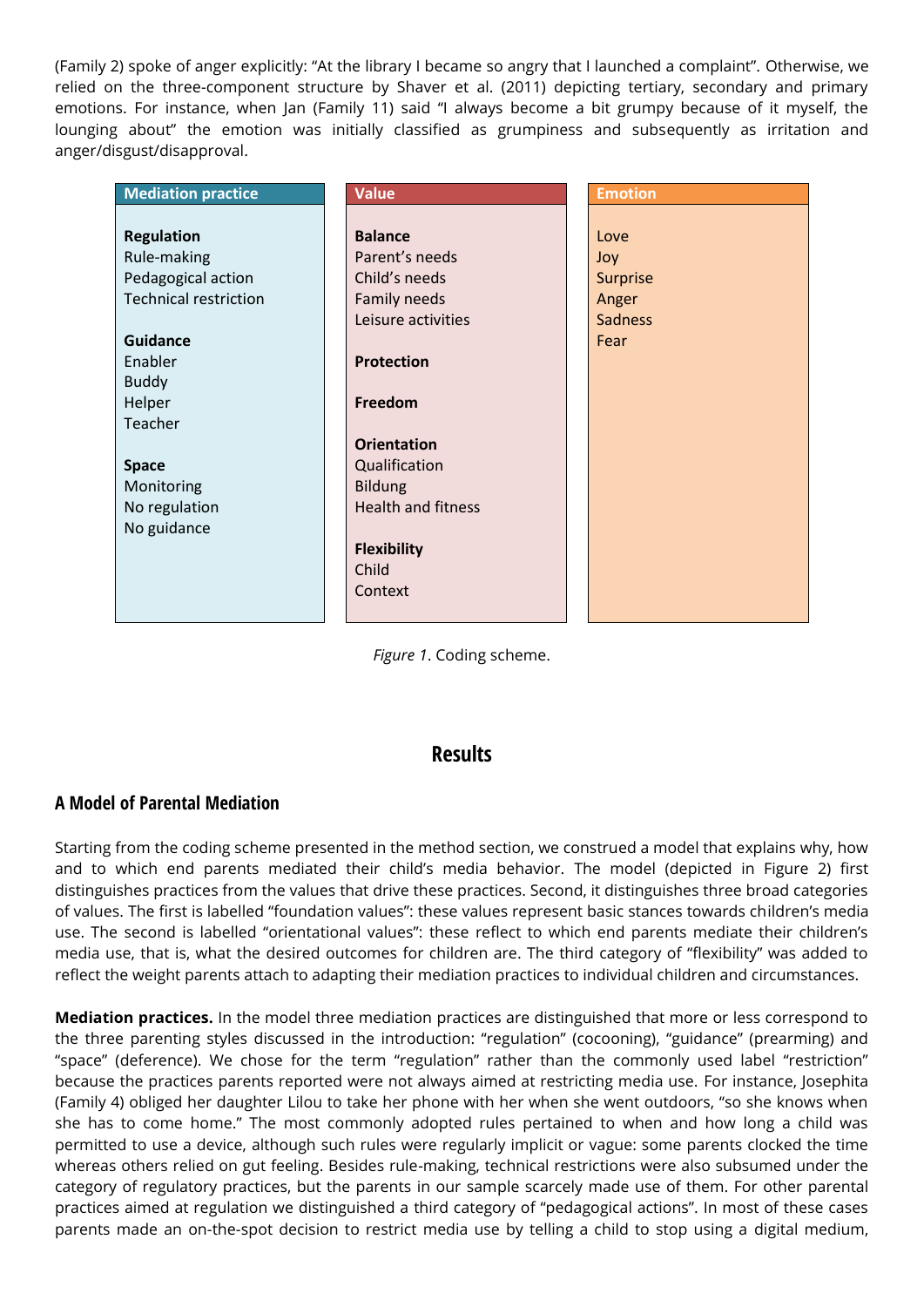instructing a child to do something else, or saying no to a request to use a device. In other cases parents kept a device out of the child's reach.



*Figure 2*. Model showing why, how and whereto parents mediate children's digital media use.

Guidance refers to a practice in which parents supported children's media use and, contrary to regulation, did not exert control or did so to a lesser degree. We distinguished four roles a parent could adopt: they could act as an "enabler" of media use (e.g., by buying a device or handing one down), a "buddy" (i.e., by using a device together with the child), a "helper" (e.g., by helping out in case of technical difficulties), and a "teacher" (e.g., by adopting active mediation). In previous studies the focus has been mostly on the first three roles of the parent and one specific interpretation of parent-as-teacher, namely to talk about media content. By approximately half of the families participating in the present study other teaching practices were mentioned, namely to encourage the use of educational apps, to teach the child search strategies, and to provide guidance while using digital media for informational purposes such as learning a foreign language. However, such practices occurred only occasionally according to the parents. Josephita (Family 4), for instance, shared an anecdote about a game she had recently played with her daughter Inci in which she functioned as a teacher:

*And then you have to [come up with] names of boys, names of girls, names of animals, names of countries, names of fruits and vegetables and those kinds of things. And then I go get my telephone and we look it up. Does it exist? What kinds of fruit are there with a P? What kinds of fruit are there with an R? So it is very useful and educational and informative.*

We used the label "space" to denote the practice of doing nothing as long as the child was not negatively impacted. In approximately two-third of the families parents indicated to have no rules, no strict rules or few rules. These parents allowed their child to use at least one device independently, to select and install apps, and/or to regulate their own behavior. For example, when the interviewer asked parents whether they had any rules, Patrick (Family 3) answered: "No, not very strict ones. It is more so the case that every now and then I just pull the iPad away, when I feel enough is enough." The tablet was the device children most often used on their own. The majority of parents did monitor media use by keeping an eye on what the child did. Some parents also checked afterwards which information the child had sought, whom the child had contacted, or which apps had been installed. Jan and Marlies (Family 11) recounted the time their son Rik had been acting secretively while using the tablet, which incited them to check afterwards what he had been doing. They discovered he had been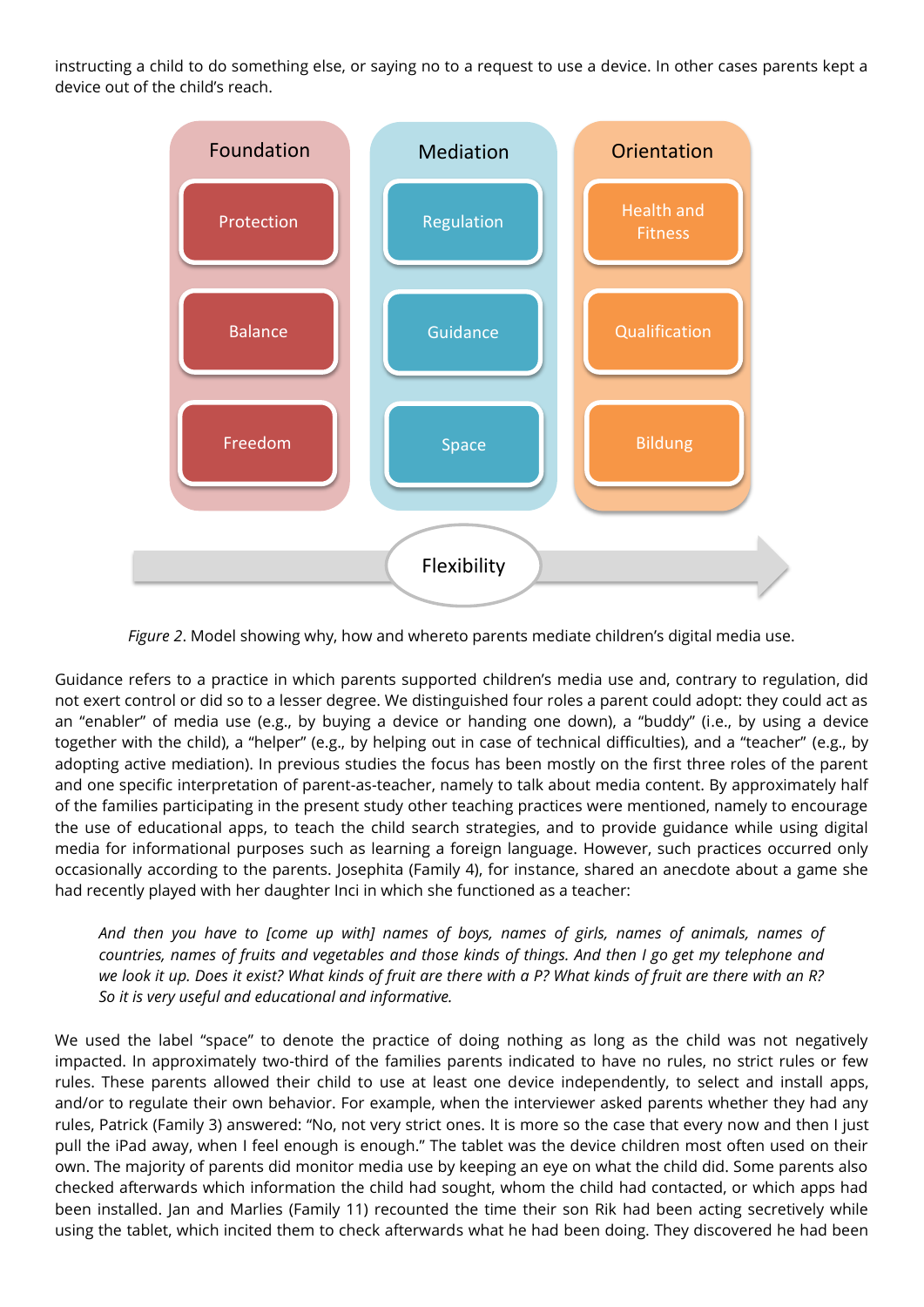searching for a girl band "dancing naked" and looking at pornographic pictures. Later they confronted Rik, talked to him about their finding and explained why they considered this content inappropriate.

**Foundational values.** Foundational values that explain why parents adopted a mediation practice were mentioned in each interview, the one most frequently discussed being balance. Parents found balance between digital media use and other leisure time activities important, such as playing outdoors. For example, when asked to write down tips for other parents, Arjen and Daphne (Family 6) stressed the need to limit digital media use and promote "real" playing:

#### Arjen: *Let them use it but limit it, yeah*.

Daphne: *So they can be a child, indeed. Also, real playing, because that is important for the rest of their development, everything… cognitive, motor skills. They also need to just ride their bike and play outdoors*.

Parents also weighed between the different needs within a family: parental needs (e.g., their desire to have "me" time), needs of the individual child (e.g., to give the child attention and show an interest in the child's affinities), and family needs (e.g., to conform to daily routines, to be mindful of finances, and to do things together as a family). The second most often mentioned foundational value was protection, for instance protection from harmful content and sensory-overstimulation. Approximately half of the parents mentioned freedom as a value, specifically not intervening as long as there is no perceived need to do so. Simone (Family 10) felt strongly about this: "Let everyone do their own thing. Of course it is unhealthy if a child does not play outdoors at all, but sometimes you have to let things be."

**Orientational values.** All parents discussed orientational values in the interviews, meaning to which end they adopted a mediation practice. Most of these goals pertained to qualification: parents found an activity important because it was educational or because cognitive, social or linguistic skills were promoted. In a number of families the wider development of the child as an autonomous, active, creative and/or imaginative person was mentioned as an aim. The label "Bildung" here is ours and refers to the traditionally German ideal of selfcultivation (Danner, 1994). For instance, Piet (Family 1) explained how his goal was to incite in his children a broad interest, not only in digital media but also in craft. When speaking about this he referred to his own childhood and his father allowing him to use the saw under supervision when he was ten or eleven years old: "The fact that you are given responsibility, that you were allowed to do that, you know. That in itself is important. And that instills a certain confidence." In line with this, Katja (Family 12) called handing down devices to her children a form of empowerment. Some parents furthermore mentioned health and fitness as an orientational value, specifically the promotion of exercise and/or motor skills.

**Flexibility.** During the interviews parents regularly indicated valuing flexibility and explained how they attuned their mediation practices to a certain context with particular social norms and expectations. For instance, in families in which usage of parents' devices was off-limits an exception could be made during a formal dinner in order to keep the child quiet.

Parents also explained how they attuned their mediation practices to the child's needs and abilities by being sensitive as to whether a child accepted a rule, taking a child's request seriously, acknowledging differences between siblings, or by taking into account the developmental phase the child was in. For instance, Piet and Annejet (Family 1) as a rule did not pay for apps, but made an exception because their son Ingmar was no longer challenged by the demo version of the game he enjoyed playing and he badly wanted the full version. Monica (Family 14) is another good example. She did not allow her son Colin to use the tablet in the evenings because some games contained scary elements, but she regularly made exceptions:

*And yeah, he started dreaming about that sometimes. So then I said, we don't do it anymore in the evenings, just during the day for an hour or so. There are always exceptions. If he has a friend over and the hour has just gone by and he asks: "Can I use the iPad?" Then every now and then I say, well okay.*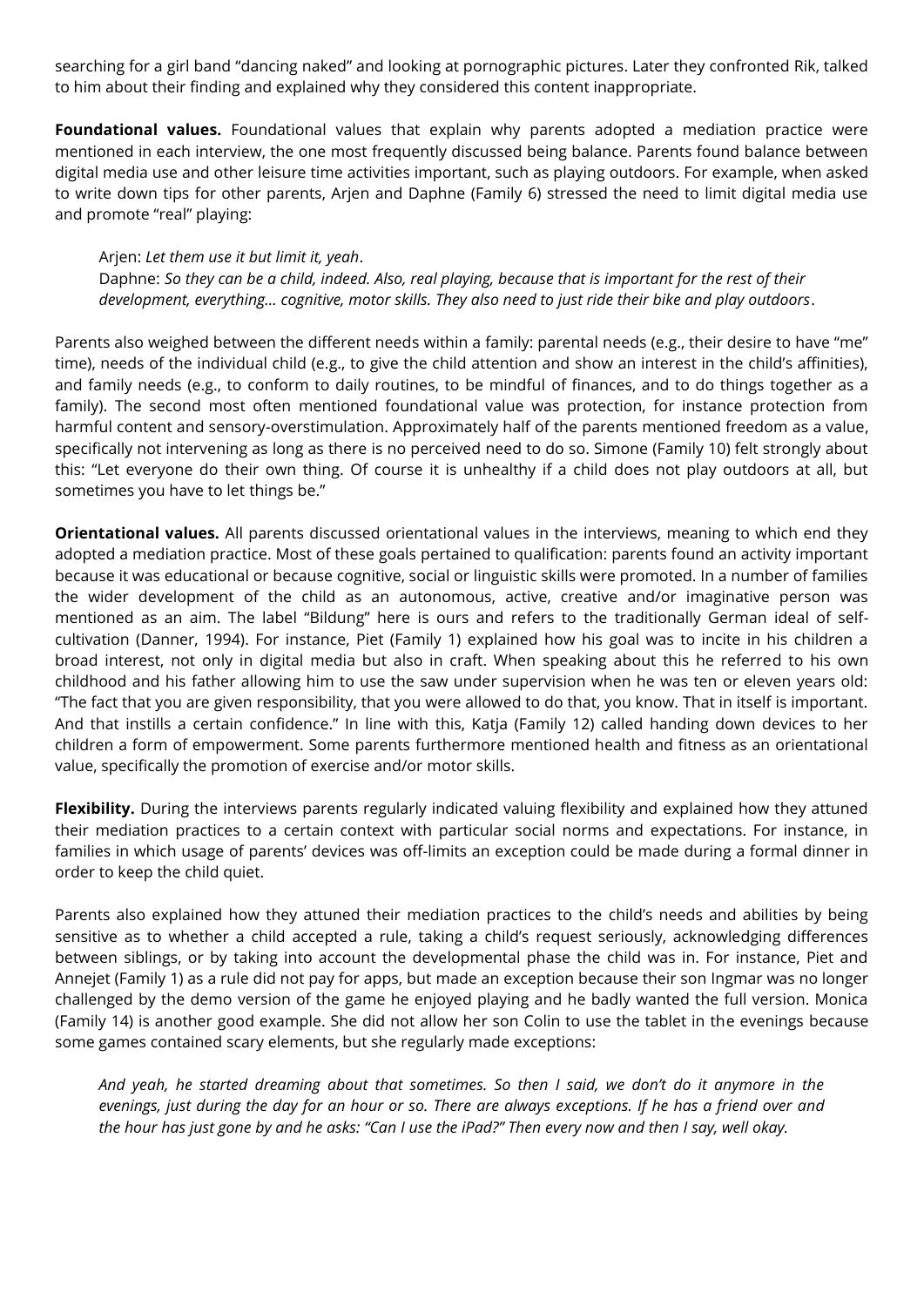#### **Emotions and Values**

Starting from the assumption that emotions are judgements about value, we established during the analysis which emotions parents expressed when they spoke of how and why they adopted mediation practices. The identification of emotions thus aided the process of identifying values. In this section emotions parents brought up during their conversation are discussed in relation to the values they embraced.

**Anger.** When parents spoke of their emotions anger, dislike and irritation were mentioned most often. These emotions typically occurred when digital media elicited in children behaviors parents found annoying or unhealthy. Television was mentioned often because parents either had a dislike of cartoons that overstimulated the child (pointing to the value of protection) or because television in general was found annoying because it created unrest and distraction (pointing to the value of balance). Sometimes parents were not in agreement with each other. For instance, Bart (Family 2) enjoyed the television being turned on constantly, which the children also found pleasant, whereas Annemarie preferred a quiet atmosphere:

Annemarie: *I dislike watching television.* Bart: *I even put one in the bedroom. I enjoy nothing more than turning on that television early in the mornings and then the news*. Annemarie: *No, I am taken up by the newspaper and I also prefer the kids quiet when I am reading the newspaper in the mornings. (…)* Bart: *Now it is turned off and that is a coincidence. It is mostly turned on*. Annemarie: *I don't mind the image moving but I don't want to hear someone chattering in the background constantly*. Bart: *Television, yes, I always enjoy that so much. Yesterday I was alone with Klaas, pizza and the television on*. Annemarie: *Yes*. Bart: *Wonderful, always.* Annemarie: *But the kids find it cosy.*

Not only television but also tablets and smartphones caused dislike and irritation. Parents generally wanted to protect their children from excessive use, passivity, isolation and exposure to inappropriate content. They felt frustrated or even angry when children resisted or when the social environment made protection harder. Annemarie (Family 2), for instance, shared an anecdeote about a visit to the local library that made her angry when she discovered that the children's department suddenly featured a computer, as it made books less attractive for her son Simon:

*And then I was really mad. And then when we were in the car Simon said, also when we were walking towards the car: "Mum, are you mad?" "Yeah , I told you three times to get away from that thing." But later I thought, well, that was just too hard.*

The balancing of different preferences, such as Bart and Annemarie did, was a recurrent theme throughout the interviews. When discussing their dislikes parents in those instances most often explained that they had no affinity with a device (categorized as disapproval). For example, Fatma (Family 9) had a strong dislike of new technology in general and indicated to become angry quickly when her daughter Esra used her phone, of which Esra was very fond: "She wants to look often at the phone. But no longer than half an hour, that is bad for you. So if she grabs the phone, I become angry quickly. She is better off watching tv." Later Fatma added: "I feel it is a waste of time myself."

**Love and joy.** Parents not only spoke of their dislikes but also their likes and preferences. Several parents indicated to be more likely to endorse digital media when they were used by the children for purposes they appreciated, such as physical activity and educational apps and television programs. Parents also regularly explained nonmediated activities gave them a pleasant feeling, in particular regular play. For instance, Monica (Family 14) preferred when her two sons played a game that made them physically active and did not count this as "digital media time":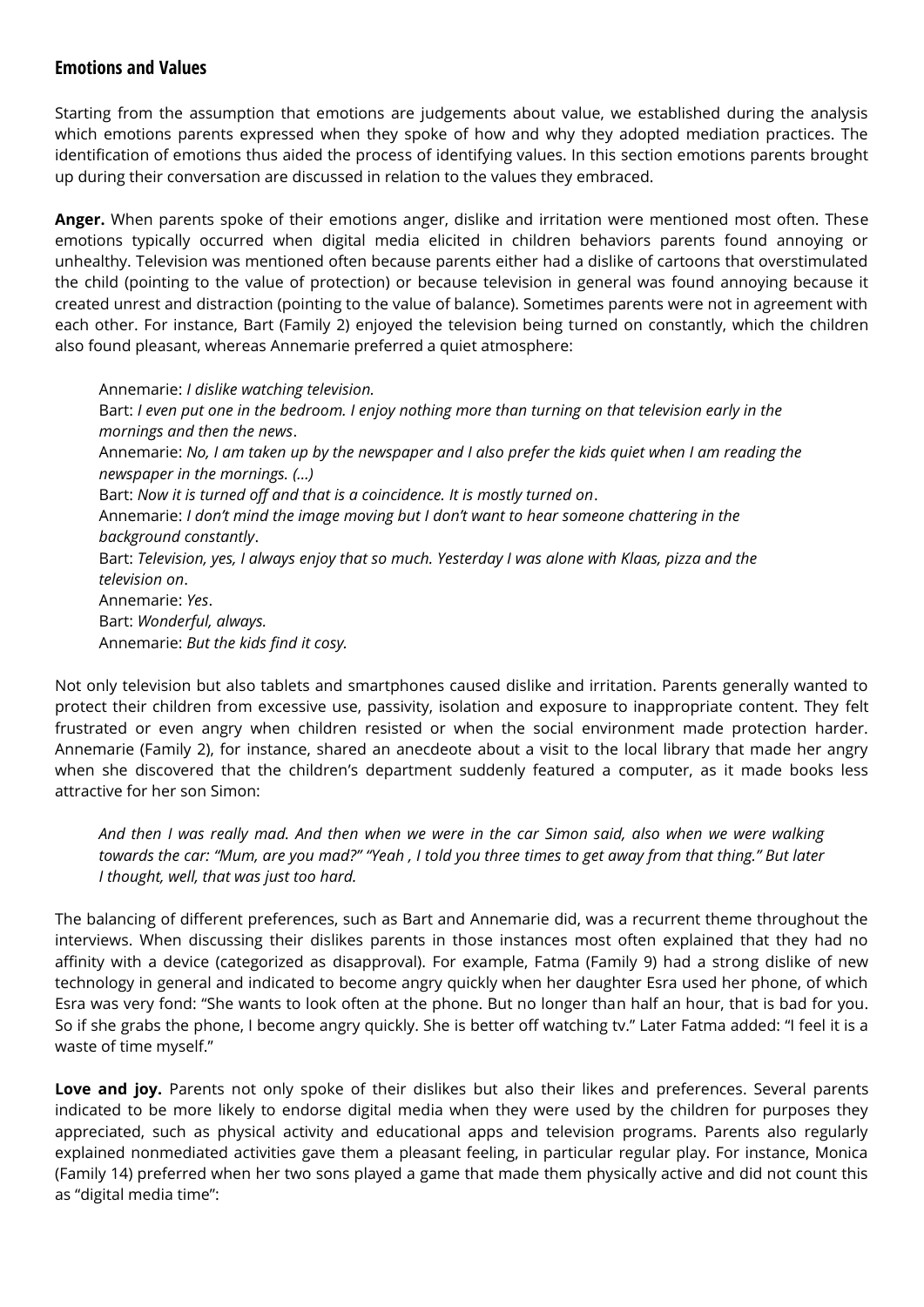*So recently I bought Just Dance. And yeah, I really like that because, well, it is just a work-out. They are jumping and dancing. When they come downstairs they are all sweaty, as though you sent them to the gym.* 

Thus, parents' discussions of their likes mostly pointed towards the orientational values of qualification, Bildung and healh and fitness. Apart from this, parents frequently mentioned togetherness as something they found nice, such as playing games together. This points to the foundational value of balance with family needs. Monica (Family 14), for example, enjoyed the time she built a virtual farm together with her sons: "Then they came to me with the iPad. And then I said, you have to do this and that. And then we sat together snugly, the three of us, building a farm. So that is nice."

**Fear, sadness and surprise.** Sadness was hardly expressed throughout the interviews and surprise was not mentioned explicitly at all. An emotion that did occur – but much less frequently than anger, love and joy – was fear. Speaking from the foundational value of protection, some parents indicated being afraid of harm to their children such as exposure to inappropriate content or excessive usage. Single mum Joke (Family 15), for instance, disliked and distrusted new technology. Because her former husband bought devices for the children she allowed them into the house, albeit reluctantly: "I sometimes have fears that they will end up at the wrong page." Yet the general sentiment was that digital media use was not something parents were concerned about yet. "This might come when the children grow older," Philip (Family 8) explained.

### **Three Family Portraits**

To further illustrate the working of the model and the emotions involved in parents' discussion of their mediation practices, we end the results section with three family portraits. The three families were selected because their mediation styles stood out: in the first family parents strongly regulated and provided little guidance; in the second family parents hardly regulated but provided some guidance; in the third family parents strongly regulated and provided a lot of guidance.

**"We are not allowed to do anything here".** The mediation style of Marco and Sheila from the Heerschop family (Family 13) is characterized by a high level of regulation. Their four children children are only allowed to use digital media during the weekends and for a maximum of half an hour. Sheila keeps track of the time by using an alarm clock: "Why? Well, because they have to share one device among the four of them. So two hours will have gone by once everyone has had their turn. Yes, that will be different in another family."

The restrictive measures Sheila adopts are mostly aimed at creating a balance between the needs of different family members, taking into account her own lack of affinity with digital media as well. Being strict is something her parents did, as they had six children as well as six or seven foster children. She takes pride in not caving in when her children nag or complain:

*Occasionally when they are pissed off, they will say: 'We are not allowed to do anything here!' But I used to say that as well. I was never allowed to do anything and other children were allowed to do whenever whatever at home. That is just your subjective experience, but of course it isn't true. It is important to establish boundaries. They do rebel, but it is pointless. You are allowed to rebel, you are allowed to protest, you are allowed to express your opinion, but those are our rules, period.*

**"There are no agreed upon rules".** The Driessen family (Family 8) forms a stark contrast to the Heerschop family. Philip in particular enables his daughter Felicia's digital media use: she has several devices of her own, such as a mini laptop and a telephone handed down by her dad. Also present in the home are a tablet, a game console and a streaming device that allows family members to stream movie clips from mobile devices onto the digital television. Philip moreover functions as a buddy to Felicia: he sends messages to her through social media and watches videos with her that they stream onto the television. According to Philip they do not have any rules and hardly regulate Felicia's digital media use: "There are no agreed upon rules. She doesn't do it that much and if we feel it is too much, then we will ask her to stop." Michelle does not mind as long as she can keep an eye on what Felicia is doing. Philip agrees: "You are also near her and you know what she is doing, so it is not something I am particularly worried about."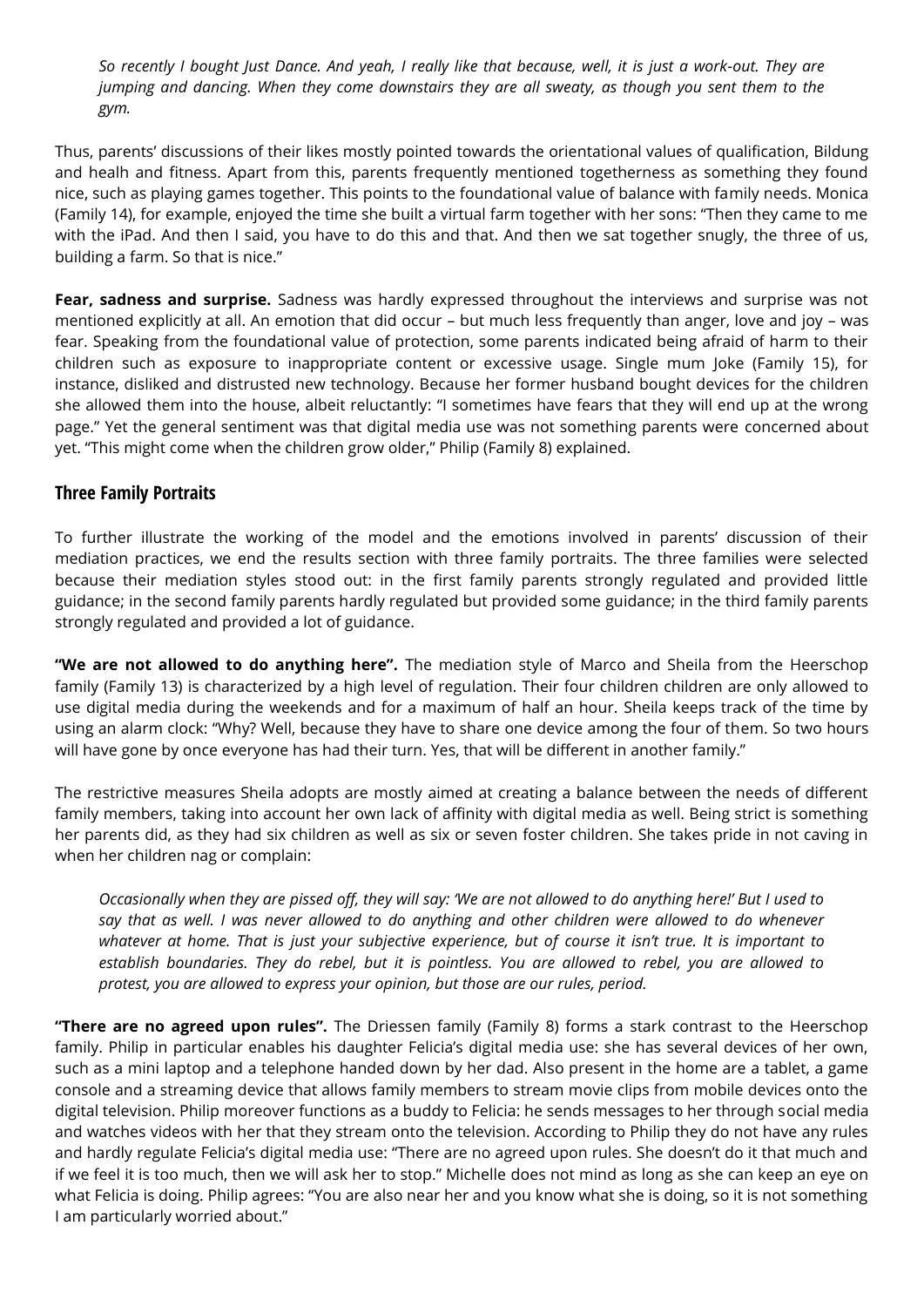Both parents attribute little value to protecting Felicia from harmful effects of digital media, as they believe this is not necessary yet and do not experience fear. Philip does value the development of digital skills and feels he could take on the role of parent-as-teacher more in the future:

*You see, and that is a problem, that she considers all digital media at the moment just as fun. And if it isn't fun, she wants to quit. And that is something she has to learn still. We will need to guide her in this.*

**"It's just like riding a bike".** In the Mulder family (Family 5) parents do take on the role of parent-as-teacher. John and Petra place great value on the developmental goals of Bildung, qualification and health and fitness. They wish for their only child Sophie to become a skilled, autonomous, imaginative and healthy digital media user. John has his own vision on how to promote this, which he makes clear by means of an analogy:

*It's just like riding a bike. You start practicing here in the backyard and gradually you move towards the street. And the same applies to digital media: You start with small steps, learn to operate independently, learn that when your parents are present you are somewhat protected from dangers and that in due time you will slowly but surely be set free.* 

During this stage of Sophie's development John and Petra value protection most of all and strongly regulate Sophie's digital media use, partly driven by fear of harmful content but mostly by dislike of excessive use and sensory overload. John finds privacy important and screens the terms and conditions of new apps. He also makes sure only apps are installed he considers beneficial for Sophie. Petra is the one who is more inclined to encourage Sophie to do other things besides using digital media, such as reading a cartoon. She particularly dislikes television cartoons that overstimulate Sophie's senses. John and Petra both take on the role of teacher, occasionally by explaining to her how to look for information online and more frequently by discussing media content with her. Sophie is a child that is easily frightened and John and Petra are sensitive about this. When a picture was shown on a children's news program of the three-year-old Syrian boy whose body was washed up on a Turkish beach, they made sure they remained near to talk about it. John:

*I was there. I knew that it was tricky. If it were broadcasted then I would be near, then I would at least be able to comment on it. It did make an impression on her, but she mostly felt sorry for the boy.*

## **Discussion**

#### **Main Findings**

The aim of the present study was to explore how and why parents mediated their young children's digital media use. We distinguished three mediation styles of regulation, guidance and space that have also been observed in previous studies (Padilla-Walker et al., 2012; Zaman et al., 2016). In order to explicate parents' reasons we relied on the concept of tacit knowledge (Nonaka & Takeuchi, 1995; Polanyi, 1966), referring to emotions as judgements of value. This notion proved useful in revealing seven values that drive parental mediation: three core values of balance, freedom and protection that are foundational in the sense that they explain why parents mediate; three orientational values of qualification, Bildung and health/fitness that explain to which end parents mediate and what desired outcomes are; and an additional value of flexibility that accounts for the importance parent attach to adapting mediation practices to the individual child and the situational context. Furthermore, we showed that anger/disapproval was the most important emotion associated with the foundational values of balance and protection. Love and joy were expressed in relation to orientational values. Fear was mentioned only occasionally and in relation to protection.

We conducted our study with families of children who were six or seven years old because we were interested in the extent to which parents were aware of risks and opportunities during this developmental phase and whether their mediation practices were guided by hope, fear or other emotions. From previous research we know that parents adopt more rules and guidelines for younger children (Livingstone & Helsper, 2008). Yet new technologies such as tablets and smart toys make it easier to use digital media without parental guidance and the onset of formal education in reading and writing further promotes children's independence. As expected, we found that parents made use of regulatory strategies such as restricting time. The family portrait of the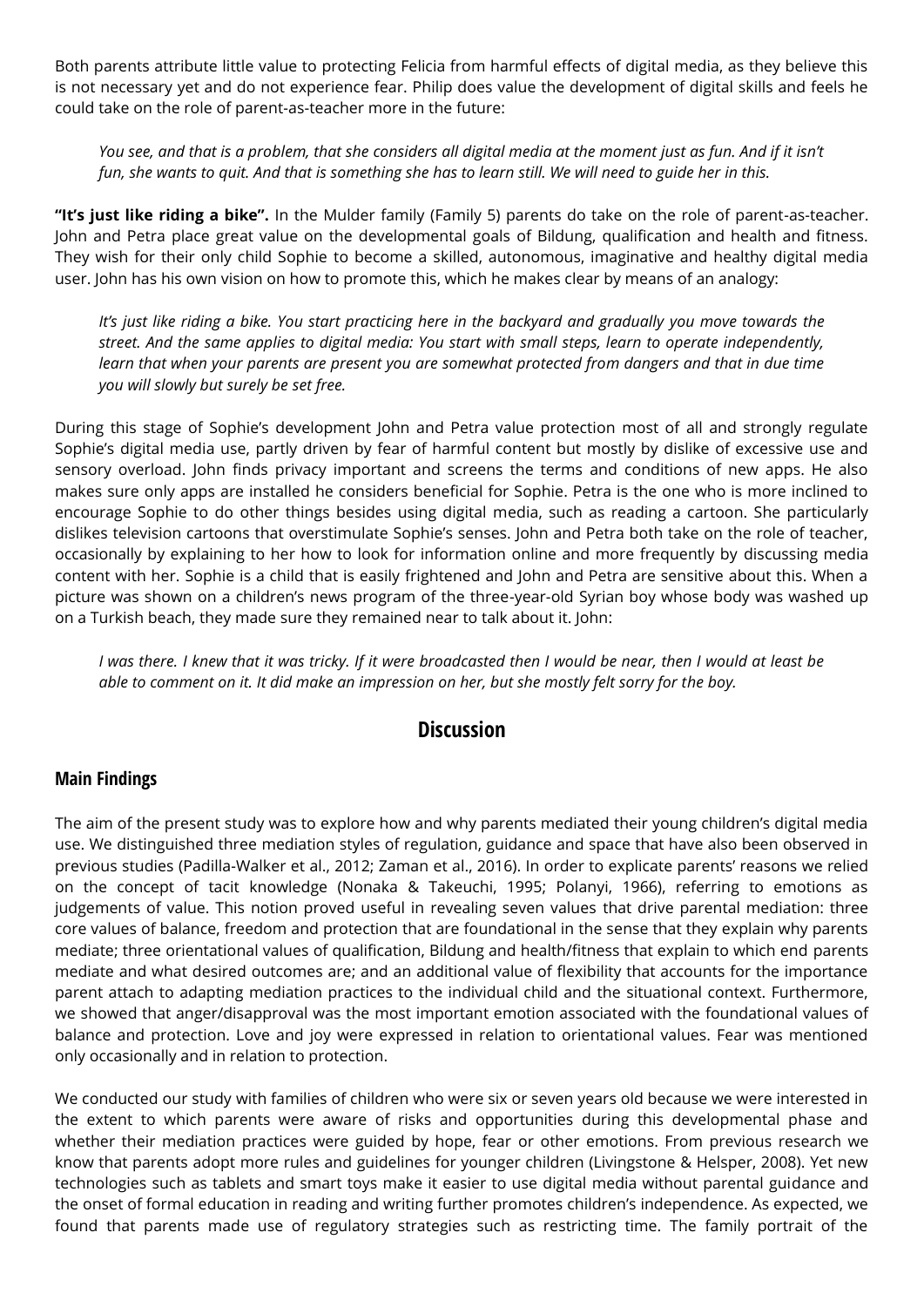Heerschop Family (Family 13) illustrated a rather extreme focus on regulation, with Sheila using an alarm clock to track the time her four children spent with digital media. However, most parents gave their children space to use digital devices independently, particularly the tablet. Two-third of the parents indicated to have no rules, no strict rules or few rules, similar to Philip and Michelle from the Driessen family (Family 8) in the second portrait. Instead, they tended to monitor media use loosely and did nothing as long as the child was not negatively impacted, a strategy labeled "deference" in the wider parenting literature (Padilla-Walker et al., 2012).

Can the emotions and values that we focused on explain this liberal parenting style? The values parents mentioned largely coincide with the "internal contextual factors" distinguished in the study by Zaman et al. (2016), specifically balance, protection and the promotion of certain skills. The emphasis that the parents in our sample placed on freedom, Bildung and flexibility – values not mentioned in the aforementioned study – forms a tentative explanation for the space they gave their children to explore digital media on their own. To be more precise, they felt children should be able to "do their own thing", embraced the ideal of self-cultivation, and/or considered it important to be flexible with rules. The latter also partially explains why there is no one-to-one correspondence between a value and a mediation practice. For instance, when a parent who desires to protect the child does not have set rules or makes an exception, this is easily mistaken for irrationality, permissiveness or parenting out of convenience. Instead, it may (but does not necessarily) signal that this parent values flexibility over consistency. From this it does not follow though that giving space is a good thing in itself. The third portrait of the Mulder family (Family 5) shows that more control may be accompanied by a larger degree of involvement and guidance on behalf of the parents. Philip (Family 4) acknowledges this when he states that he could take on the role of parent-as-teacher more to help his daughter use digital media for purposes beyond immediate gratification.

A second way to explain parents giving their young children space is to look at the emotions they expressed – or did not express. In previous research fear featured prominently in parents' discussions of their children's media use (Mascheroni, 2014; Zaman et al., 2016). This was much less the case in our study, which does not mean that parents were blind optimists, as anger and disapproval played a large role in why they adopted a mediation practice. For instance, Sheila (Family 13) strongly regulated media use because she had to balance the needs of her four children with her own dislike of digital media. The lack of fear could explain though why most parents did not experience an urgent need to keep digital media away from their children and granted freedom instead.

#### **Limitations and Avenues for Future Research**

We attempted to help parents externalize their tacit knowledge (i.e., emotions that reflect important values) by having open-ended conversations and inviting them to discuss their mediation practices loosely while using prompts such as word cards. Also, we interviewed both parents together so they could complement and correct each other. In our experience this worked well in revealing values and emotions that drive parental mediation. Nevertheless, our outcomes are still based on self-reports. The question thus remains whether the abstractions reflected in our conceptual model are optimal representations of an often messy and elusive reality. Parents might not know exactly why they do what they do or they might have a clear vision that gets lost in the struggles of daily life. For future research observations could be useful, for instance to identify key incidents and, subsequently, discuss with parents the emotions and values involved in their decision making.

Another limitation pertains to the composition of the sample. As our main goal was to contribute to existing theories on parental mediation rather than to generalize findings, the small yet diverse sample of families fits the purpose of the study. However, there are indications that different results might be obtained in samples of parents with older children. Emotions of fear might start to play a larger role when children become even more independent and parents cannot supervise as much. Yet it could also be that the lack of fear in our sample of parents was not primarily related to the age of their children but to the authoritative parenting style Dutch parents tend to adopt (Bucx, 2011). This perhaps makes them more likely to put faith in their children rather than be concerned. More research is necessary to explore whether the values and emotions are similar in different age groups and other cultural settings.

Despite these limitations, we believe this study to be of value. We found that more work needs to be done with respect to how parents mediate, as the practice of giving space has hardly received attention in the mediation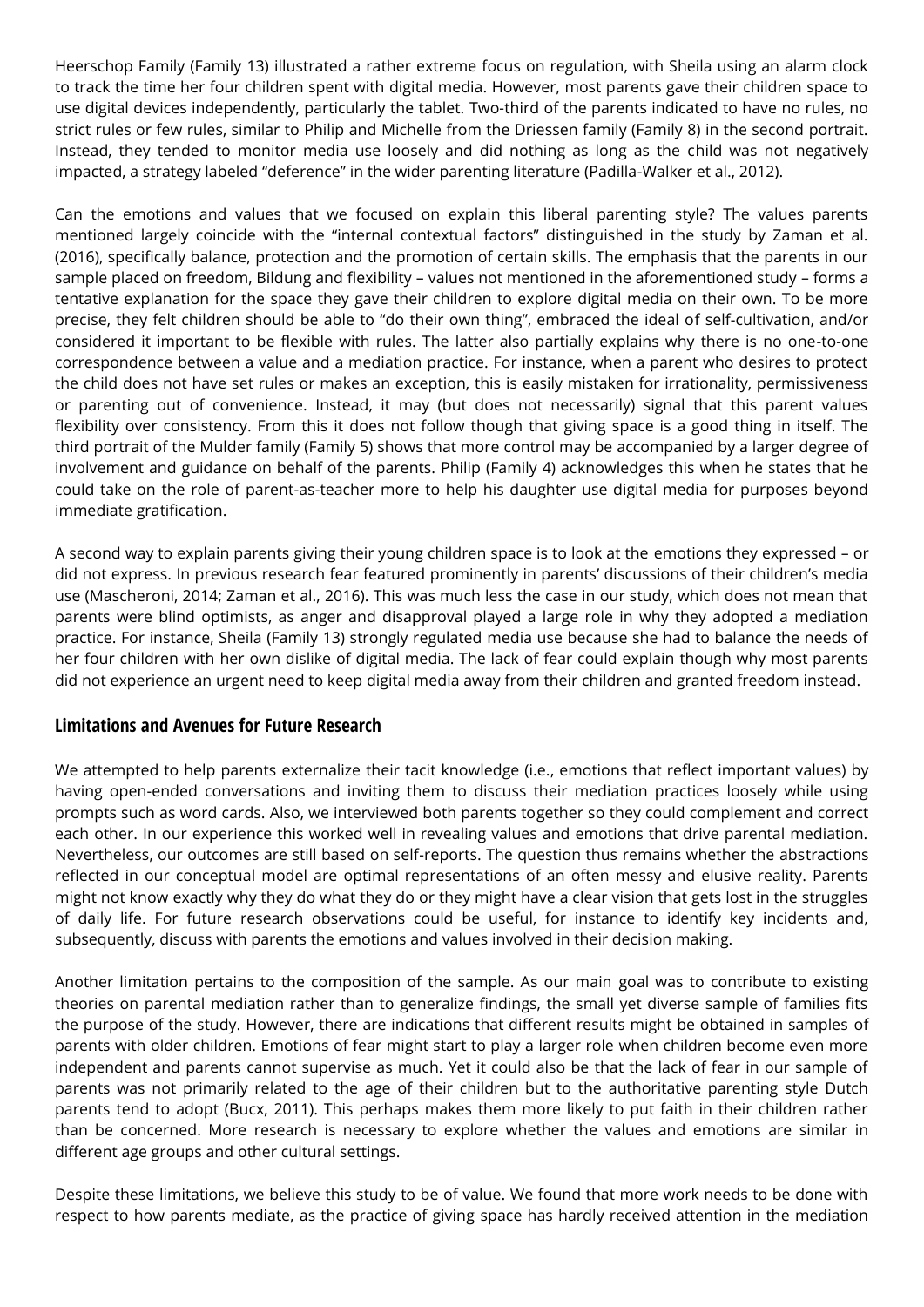literature. Large-scale, survey-based studies mostly focus on restriction as a form of regulation and on co-use and active mediation as a form of guidance (Eastin et al., 2006; Livingstone & Helsper, 2008; Nikken & Jansz, 2013). Also, in active mediation the role of the parent is confined to talking about media content. This might have suited the teaching opportunities parents had in the television era, but in the digital era parents have many more ways to support, promote and deepen children's media use. Parents mentioned several of such practices, for instance teaching the child search strategies. We feel quantitative studies can be strengthened by including the practice of giving space and by deepening the definition of active mediation, as is done in some qualitative studies (e.g., Zaman et al., 2016).

#### **Conclusion**

With respect to the tacit knowledge we exposed, we believe that the most important lesson is that parents adopt different mediation practices because they embrace different values and emotions. Restriction may come from having to balance different needs within the family, giving space may come from an absence of fear, and guidance may come from importance attributed to the child's development. Yet there is no one-to-one correspondence beween a value and a mediation practice, as for many parents an element of good parenting also seems to be flexibility. Contexts may vary and each child has unique abilities and desires. This requires parents to be sensitive and make exceptions, or in other words: to do the right thing at the right time.

## **References**

Akkerman, S., Admiraal, W., Brekelmans, M., & Oos, H. (2006). Auditing quality of research in social sciences. *Quality & Quantity*, *42*, 257-274.<https://doi.org/10.1007/s11135-006-9044-4>

Boeije, H. (2010). *Analysis in qualitative research*. Los Angeles: Sage.

Bucx, F. (Ed.). (2011). *Gezinsrapport 2011: Een portret van het gezinsleven in Nederland* [Family report 2011: A portrait of family life in the Netherlands]. The Hague: The Netherlands Institute for Social Research.

Chaudron, S. (2015). *Young children (0–8) and digital technology. A qualitative exploratory*

*study across seven countries*. Luxembourg: Publications Office of the European Union. Retrieved from <http://publications.jrc.ec.europa.eu/repository/handle/JRC93239>

Clark, L.S. (2011). Parental mediation theory for the digital age. *Communication Theory*, *21*, 323-343. <https://doi.org/10.1111/j.1468-2885.2011.01391.x>

Danner, H. (1994). 'Bildung': A basic term of German education. Retrieved from [http://www.helmut](http://www.helmut-danner.info/pdfs/German_term_Bildung.pdf)[danner.info/pdfs/German\\_term\\_Bildung.pdf](http://www.helmut-danner.info/pdfs/German_term_Bildung.pdf)

Eastin, M., Greenberg, B. S., & Hofschire, L. (2006). Parenting the Internet. *Journal of Communication*, *56*, 486–504. <https://doi.org/10.1111/j.1460-2466.2006.00297.x>

Glaser, B. G., & Strauss, A.L. (1967). *The discovery of grounded theory: Strategies for qualitative research*. Chicago: Aldine.

Hochschild, A. R. (1979). Emotion work, feeling rules, and social structure. *American Journal of Sociology*, *85*, 551– 575. <https://doi.org/10.1086/227049>

James, W. (1884). What is an emotion? *Mind*, *9*, 188-205. Retrieved from [www.jstor.org/stable/2246769](http://www.jstor.org/stable/2246769)

Lave, J., & Wenger, E. (1991). *Situated learning: Legitimate peripheral participation*. Cambridge: Cambridge Universiy Press.

Livingstone, S., & Helsper, E.J. (2008). Parental mediation of children's Internet use. *Journal of Broadcasting & Electronic Media*, *52*, 581-599.<https://doi.org/10.1080/08838150802437396>

Mascheroni, G. (2014). Parenting the mobile internet in Italian households: Parents' and children's discourses. *Journal of Children and Media*, *8*, 440-456.<https://doi.org/10.1080/17482798.2013.830978>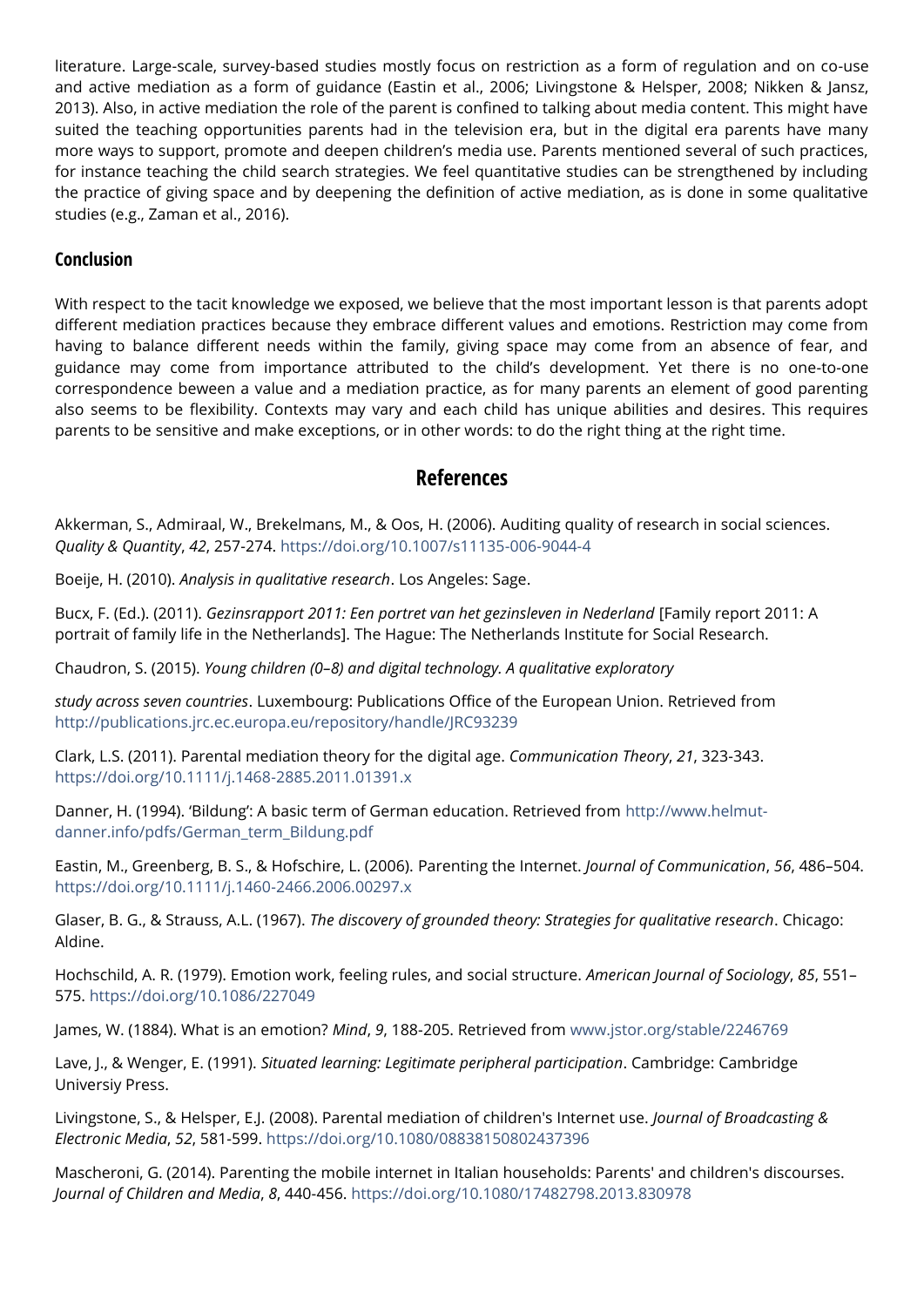Nikken, P., & Jansz, J. (2013). Developing scales to measure parental mediation of young children's internet use. *Learning, Media and Technology, 39*, 250-266.<https://doi.org/10.1080/17439884.2013.782038>

Nonaka, I., & Takeuchi, H. (1995). *The knowledge-creating company: How Japanese companies create the dynamics of innovation*. New York & Oxford: Oxford University Press.

Nussbaum, M. (2004). Emotions as judgements of value and importance. In R. C. Solomon (Ed.), *Thinking about feeling* (pp. 183-213). Oxford: Oxford University Press.

Paavola, S., Lipponen, L., & Hakkarainen, K. (2004). Models of innovative knowledge communities and three metaphors of learning. *Review of Educational Research*, *74*, 557-576[. https://doi.org/10.3102/00346543074004557](https://doi.org/10.3102/00346543074004557)

Padilla-Walker, L. M., Coyne, S. M., Fraser, A. M., Dyer, W. J., & Yorgason, J. B. (2012). Parents and adolescents growing up in the digital age: Latent growth curve analysis of proactive media monitoring. *Journal of Adolescence*, *35*, 1153–1165. <https://doi.org/10.1016/j.adolescence.2012.03.005>

Polanyi, M. (1966). *The tacit dimension*. Chicago, IL: The University of Chicago Press.

Shaver, P., Schwartz, J., Kirson, D., & O'Connor, C. (2001). Emotion knowledge: Further exploration of a prototype approach. In W.G. Parrott (Ed.), *Emotions in social psychology: Essential readings* (pp. 26-56). Philadelphia, PA: Psychology Press.

Solomon, R. C. (2004). Emotions, thoughts, and feelings: Emotions as engagements with the world. In R. C. Solomon (Ed.), *Thinking about feeling* (pp. 76-88). Oxford: Oxford University Press.

van der Voort, T. H. A., Nikken, P., & van Lil, J. E. (1992). Determinants of parental guidance

of children's television viewing: A Dutch replication study. *Journal of Broadcasting &Electronic Media*, 36, 61–74. <https://doi.org/10.1080/08838159209364154>

Valkenburg, P. M., Krcmar, M., Peeters, A. L., & Marseille, N. M. (1999). Developing a scale to assess three styles of television mediation: "Instructive mediation," "restrictive mediation" and "social coviewing." *Journal of Broadcasting & Electronic Media*, *43*, 52–66. [https://doi.org/10.1080/08838159909364474](http://dx.doi.org/10.1080/08838159909364474)

Zaman, B., Nouwen, M., Vanattenhoven, J., De Ferrerre, E., & Van Looy, J. (2016). A qualitative inquiry into the contextualized parental mediation practices of young children's digital media use at Home. *Journal of Broadcasting & Electronic Media*, *60*, 1-22.<https://doi.org/10.1080/08838151.2015.1127240>

#### **Correspondence to:**

Claudia van Kruistum Vrije Universiteit FGB sectie Onderwijswetenschappen De Boelelaan 1085 1081 HV Amsterdam **Netherlands** Email: [c.j.van.kruistum\(at\)vu.nl](mailto:c.j.van.kruistum@vu.nl)

*Editorial record: First submission received on April 25, 2017. Revisions received on July 10, 2017, October 2, 2017, and October 24, 2017. Accepted for publication on October 30, 2017. The article is part of the Special Issue "Young children's use of [digital media and parental mediation"](https://cyberpsychology.eu/issue/view/658) guest edited by Bieke Zaman and Charles Mifsud.*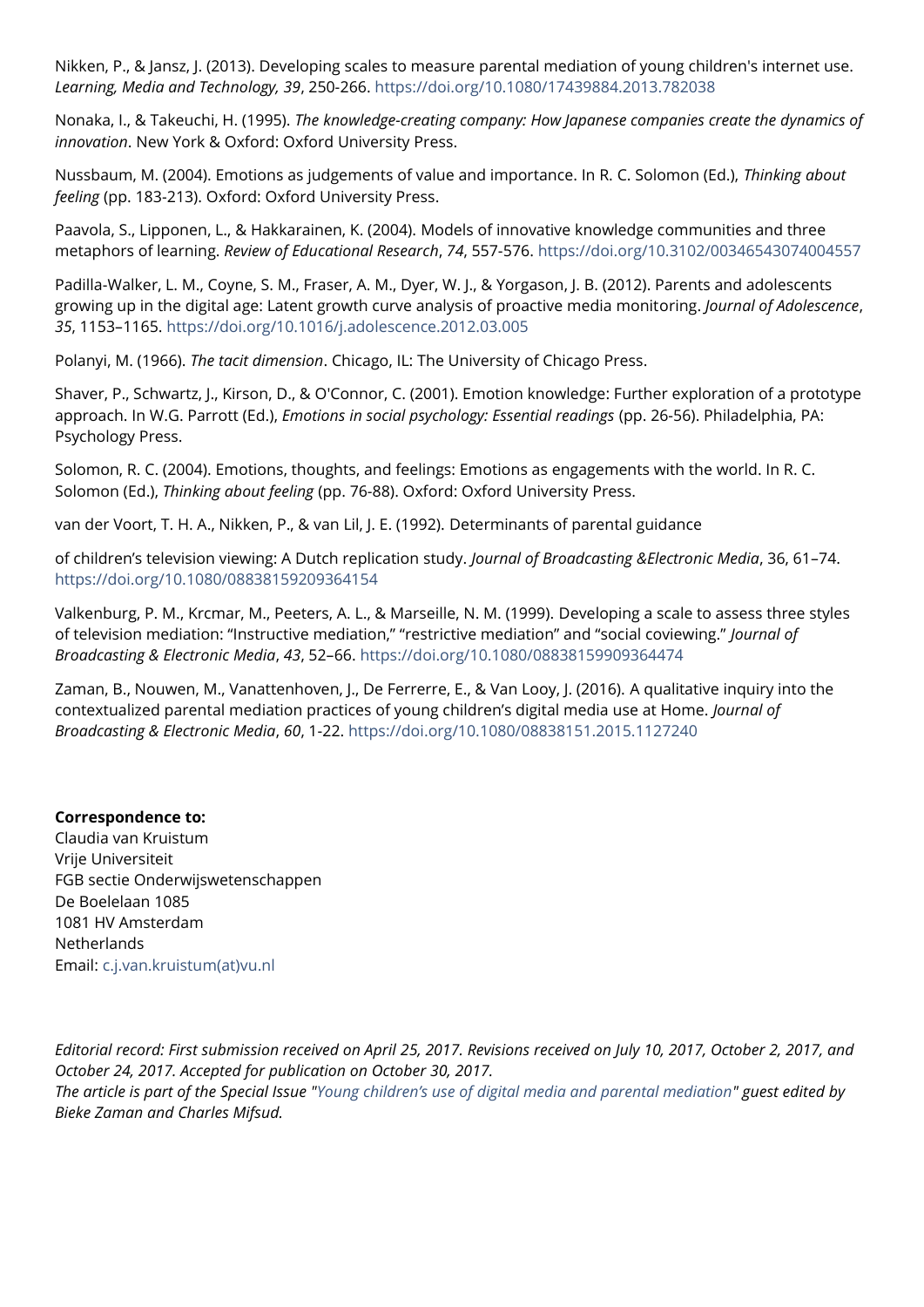# **Appendices**

## **Appendix A: Overview of Families**

| <b>Family number</b> | Pseudonym                 | Gender       | Age            | Parents' highest educational level* |
|----------------------|---------------------------|--------------|----------------|-------------------------------------|
| 1                    | <b>Piet Achterkamp</b>    | m            | 56             | Α                                   |
|                      | <b>Annejet Achterkamp</b> | f            | 41             | Α                                   |
|                      | Rosalie Achterkamp        | f            | 7              |                                     |
|                      | Ingmar Achterkamp         | m            | 5              |                                     |
| $\overline{2}$       | <b>Bart Bergmans</b>      | m            | 58             | Α                                   |
|                      | <b>Annemarie Bergmans</b> | f            | 43             | B                                   |
|                      | Simon Bergmans            | m            | 7              |                                     |
|                      | Klaas Bergmans            | m            | 5              |                                     |
| $\mathsf{3}$         | <b>Patrick Hendriks</b>   | m            | 46             | B                                   |
|                      | <b>Willemijn Hendriks</b> | f            | 35             | $\, {\bf B}$                        |
|                      | Debby Hendriks            | f            | 7              |                                     |
|                      | Masha Hendriks            | f            | 5              |                                     |
| 4                    | Peter van Dam             | m            | 42             | Α                                   |
|                      | Josephita van Dam         | f            | 35             | $\, {\bf B}$                        |
|                      | Lilou van Dam             | f            | 6              |                                     |
|                      | Inci van Dam              | f            | 4              |                                     |
| 5                    | John Mulder               | m            | 47             | $\, {\bf B}$                        |
|                      | <b>Petra Mulder</b>       | f            | 47             | B                                   |
|                      | Sophie Mulder             | f            | 7              |                                     |
| 6                    | Arjen Sneijder            | m            | 39             | Α                                   |
|                      | <b>Daphne Sneijder</b>    | f            | 37             | Α                                   |
|                      | Irene Sneijder            |              | 7              |                                     |
|                      | Naomi Sneijder            |              | 9              |                                     |
| $\overline{7}$       | <b>Cynthia Staring</b>    | f            | 28             | $\, {\bf B}$                        |
|                      | Haylee Staring            | f            | $\overline{7}$ |                                     |
| 8                    | <b>Philip Driessen</b>    | m            | 45             | B                                   |
|                      | <b>Michelle Driessen</b>  | f            | 42             | A                                   |
|                      | Felicia Driessen          | f            | 7              |                                     |
|                      | Olivia Driessen           | f            | $\overline{2}$ |                                     |
| 9                    | Fatma Özgül               | f            | 39             | A                                   |
|                      | Esra Özgül                | f            | $\overline{7}$ |                                     |
| 10                   | Simone van Aalst          | f            | 36             | A                                   |
|                      | Sven van Aalst            | m            | 11             |                                     |
|                      | Matthijs van Aalst        | m            | 7              |                                     |
|                      | Kars van Aalst            | m            | 7              |                                     |
| 11                   | Jan de Jong               | m            | 50             | A                                   |
|                      | <b>Marlies de Jong</b>    | f            | 39             | B                                   |
|                      | Rik de Jong               | m            | $\overline{7}$ |                                     |
|                      | Julian de Jong            | m            | 4              |                                     |
| 12                   | Gijs Bosch                | m            | 41             | $\, {\bf B}$                        |
|                      | Katja Bosch               | f            | 42             | B                                   |
|                      | <b>Ties Bosch</b>         | m            | $10$           |                                     |
|                      | Lisa Bosch                | $\mathsf{f}$ | 6              |                                     |
| 13                   | <b>Marco Heerschop</b>    | m            | 36             | Α                                   |
|                      | <b>Sheila Heerschop</b>   | f            | 33             | Α                                   |
|                      | Adwen Heerschop           | f            | 10             |                                     |
|                      | Dex Heerschop             | m            | 8              |                                     |
|                      | <b>Billy Heerschop</b>    | m            | 5              |                                     |
|                      | Esmeralda Heerschop       | $\mathsf{f}$ | 4              |                                     |
| 14                   | Steven van Bunschoten     | m            | 44             | $\sf B$                             |
|                      | Monica van Bunschoten     | f            | 35             | $\pmb{\mathsf{A}}$                  |
|                      | Colin van Bunschoten      | b            | 7              |                                     |
|                      | Roan van Bunschoten       | b            | 5              |                                     |
| 15                   | Joke Scholten             | f            | 35             | A                                   |
|                      | Abigail Scholten          | m            | 8              |                                     |
|                      | Devin Scholten            | $\sf f$      | 6              |                                     |

*Note:* Highlighted in boldface are the parents who participated in the interviews. \* (A) secondary education, (B) higher professional or university education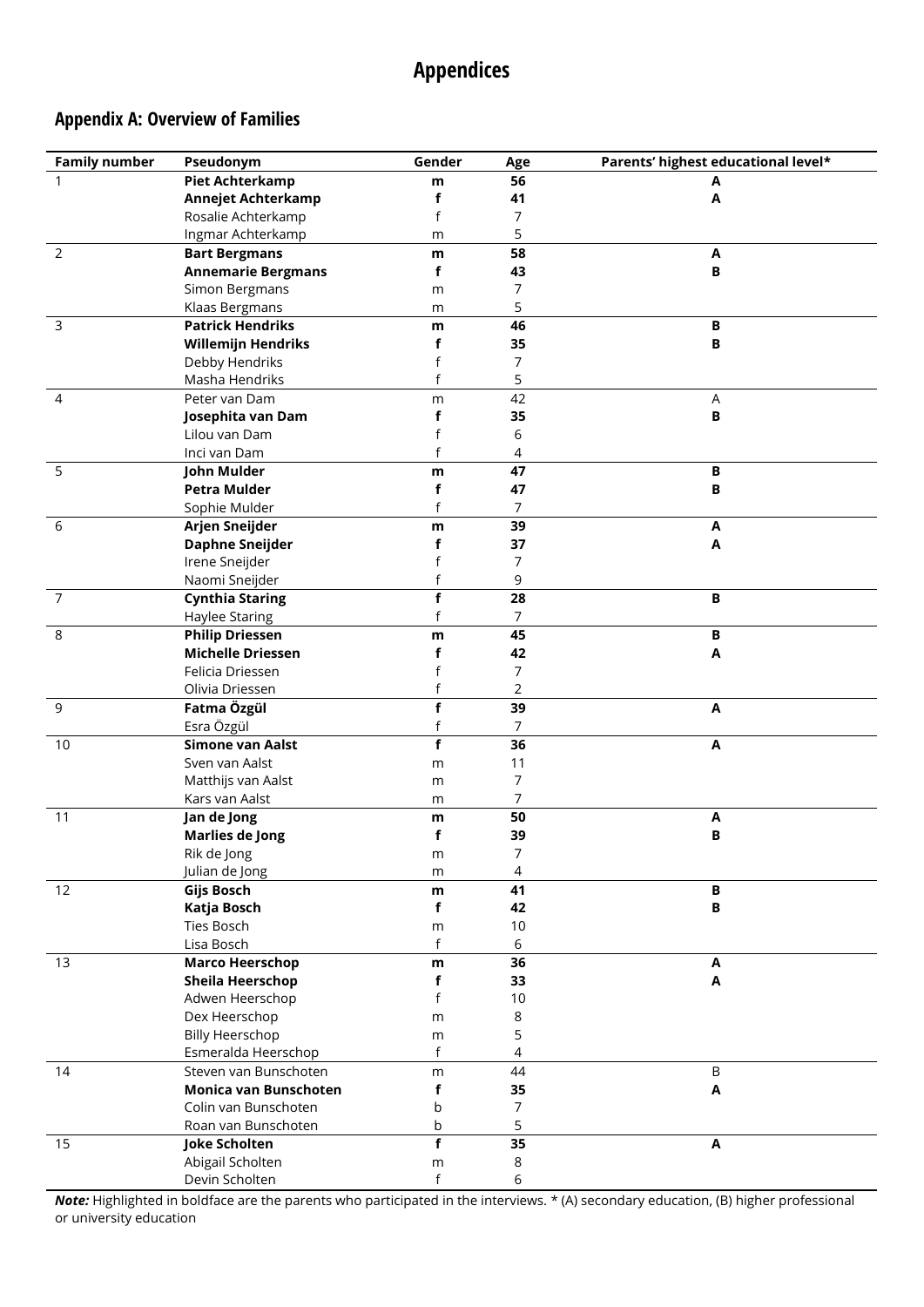## **Appendix B. Interview Materials**

#### **Activity 1.**

*Activity*: sorting 30 cards depicting a variety of activities, toys and devices into three piles of very fun, fun and not so fun for the six/seven-year-old child. These picture show the result of the first activitiy in Family 1:



*Materials*: 30 cards with the following devices, objects and activities depicted: radio, laptop, toy laptop, Playstation, MP3 player, Nintento DS, television, smartphone, tablet, Duplo, baby doll, books, basketball, car, Playmobil, Barbie, magnetic drawing board, Ninento Wii, toy tablet, e-reader, bicycle, playground, swimming, animals, tennis, boardgame, dancing, drawing, music, iWatch.

*Procedure*: The interviewer places the materials on the table and gives the following instruction, leaving it to the parents to decide who picks up the cards and puts them with the smileys: "I would now like to do a card game with you. I have put three smileys on the table: a sad smiley, a happy smiley and a very happy smiley. And I have a pile of cards. Can you have a look at the cards and put the things your child does not really like to do with the sad smiley, the things your child likes to do with the happy smiley and the things your child likes to do most with the very happy smiley?"

The interviewer then selects two or three devices that are the child's favorite according to the parents. For each device, the interviewer asks parents: "You have indicated that your child likes to use this device. Could you tell me more about this?" Follow-up questions are posed for the topics listed below if the parents do not cover these spontaneously. These are phrased as follows: "I am curious [insert topic]. Could you tell me more about this?" The topics are:

- why your child uses the device;
- what your child does with the device;
- when your child uses the device;
- where your child uses the device;
- whether you yourself use the device;
- whether siblings use the device;
- whether you manage your child using the device.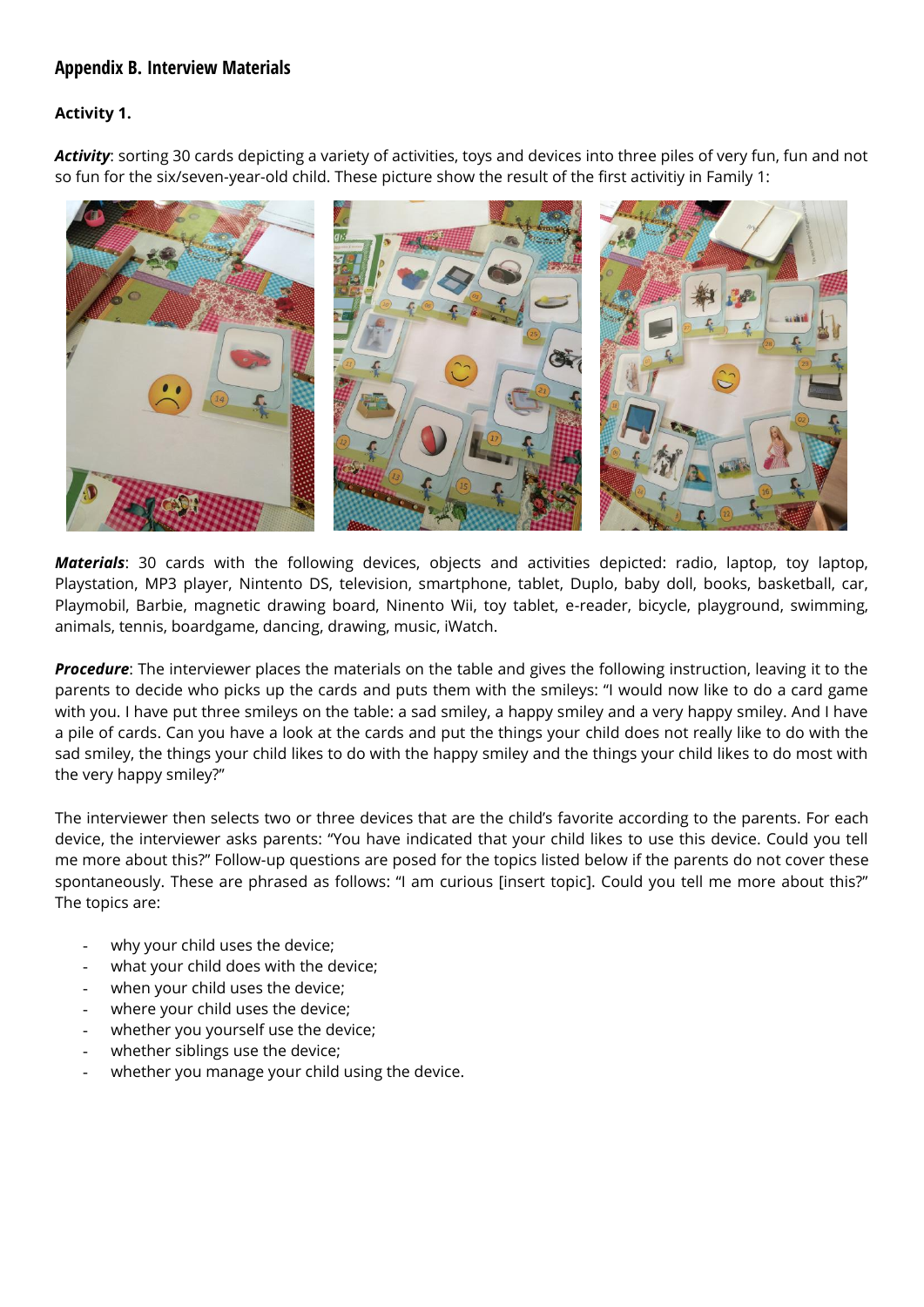#### **Activity 2.**

*Activity*: selecting from a set of 30 word cards those words parents associate with the child's digital media use. The pictures below show the end result of the second activity in Family 1 (left) and Family 15 (right):



*Materials*: 30 cards with the following words (translated here from Dutch to English): boring, fun, distractive, educational, necessary competences, babysitter, family activity, challenging, difficult, confusing, cosy, isolated, necessary, with dad, with mum, redundant, useful, addictive, explore together, annoying, tension, arguments, fantasy, social, anti-social, curious, relaxing, easy, interesting, informative.

*Procedure*: The interviewer puts the pile of cards on the table and gives the following instruction, leaving it to the parents to decide who picks up the cards and how to select them: "I would now like to know how *you* perceive of your child's use of digital media. I have a pile of cards with words on them. Can you select for me those cards you associate with your child's digital media use?" The interviewer then clusters the words while deliberating with the parents, for example: "I think challenging and educational go together, do you agree or disagree?" After clusters are formed, the interviewer asks parents to provide more information regarding each cluster: "You have chosen these cards and we have put them together. Could you tell me more about these cards?"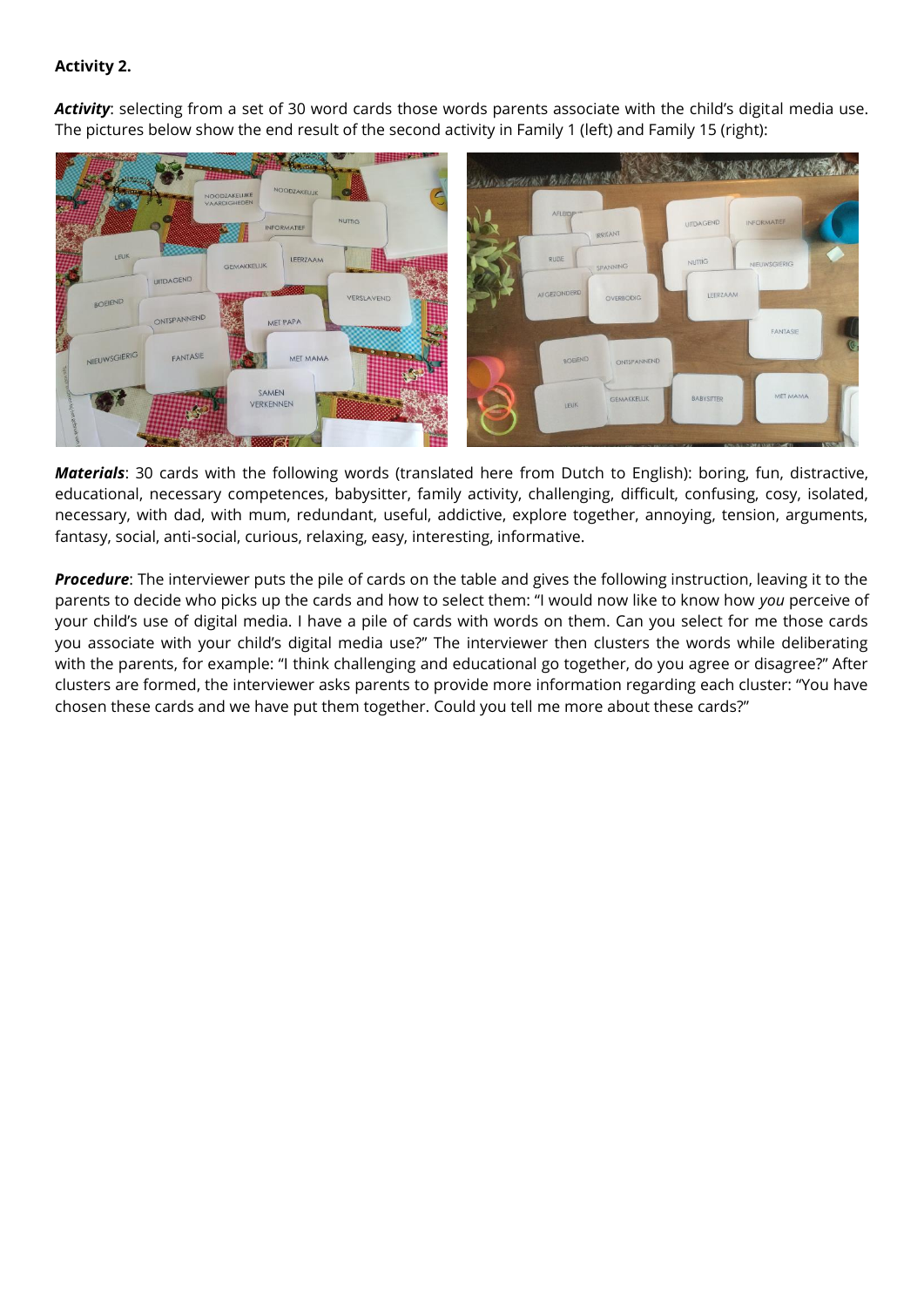#### **Activity 3.**

*Activity*: writing down on a blanc page tips parents might have for other parents concerning children's digital media use. Below pictures are shown of the end result of the third activity in Family 2. Mum (top example) wrote: "Let online technologies be a small part of the life/developing of the child. Boredom also needs to be a part of the life of the child and crafts also need to get a lot of time." Dad (bottom example) wrote: "Don't let it replace the "regular" play but let it be only an addition. Be wary of addiction/dependence."

haat online technologieen een bileun onderdeel zijn van het leven Contribulelen van het hind. Vervelen moet ook een onderdeel ryn van het leven van het hind en kruiselen moet ook veel tijd linggen niet in plaats homen vom gensone maar enkel een toevoeging Zijn. op verslaving / af han kelijk herd

*Materials*: lined paper.

*Procedure*: The interviewer hands each parent lined paper and asks them the following: "Could you write down for me tips you have for other parens about how they can best manage their children's use of digital media?" After the parents have written down their tips, the interviewer reads the tips out loud and asks parents: "Could you tell me more about that?"